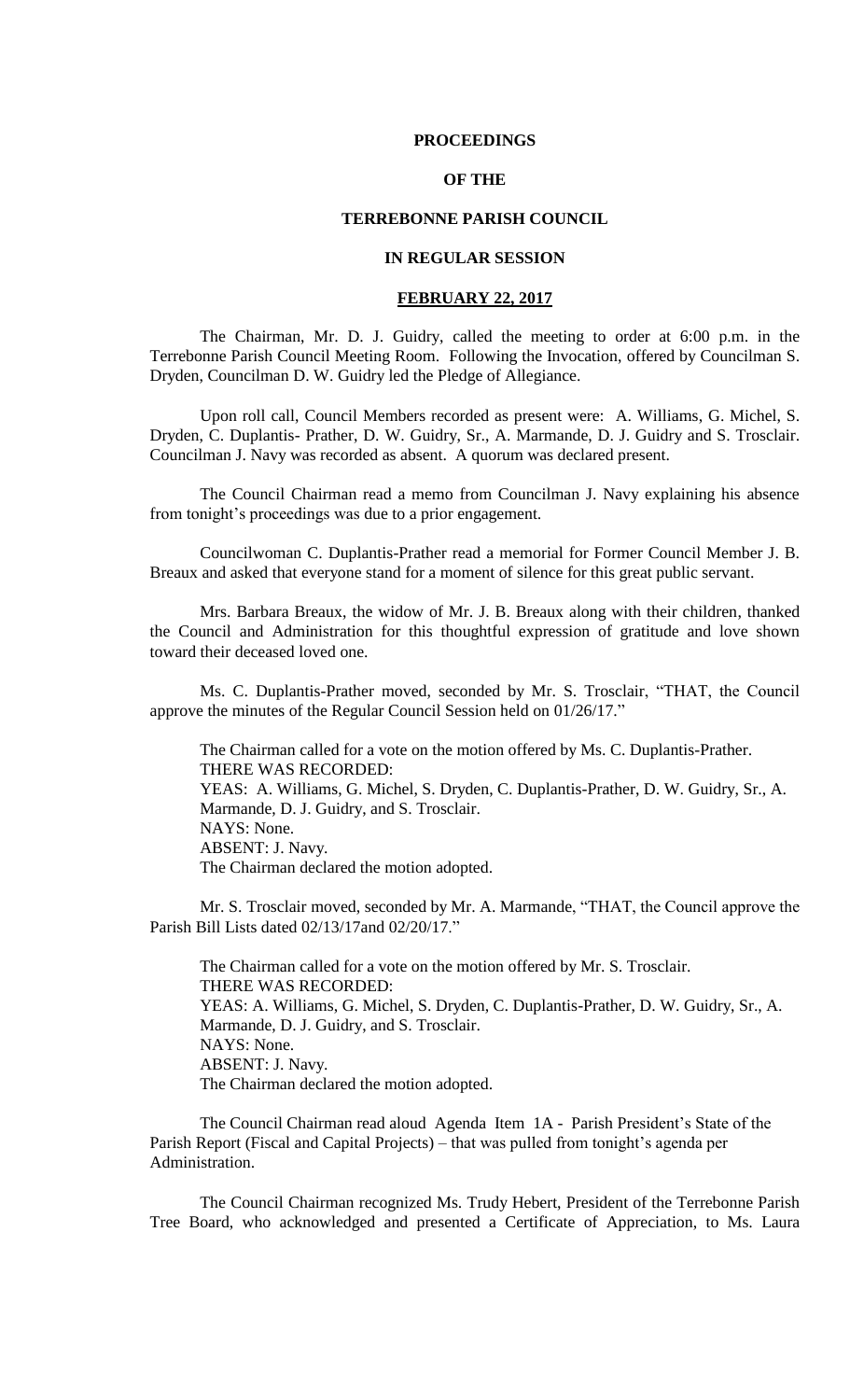Browning, former president of the Terrebonne Parish Tree Board, for the services that she has rendered to the Tree Board and to the parish.

Ms. Laura Browning thanked the Council and Administration for this award and acknowledged the work of the other Tree Board members that help to make this organization a success. She also thanked the Apache Foundation for the donation of trees every year in acknowledgement of Arbor Day.

Council Chairman D. J. Guidry and Vice-Chairman S. Trosclair thanked Ms. Browning for her service to Terrebonne Parish.

The Chairman recognized Ms. Cheryl Castello, a resident of Ethel, LA, who addressed the Council relative to the permitting process. Ms. Castello explained that she purchased property in Terrebonne Parish (Chauvin) approximately three years ago and obtained the necessary permits needed to begin construction on this property. According to Ms. Castello, a year after speaking to someone in the parish's Planning and Zoning Department, she received notice from the Corps of Engineers that the property she purchased was considered a wetland area and a coastal use permit needed to be obtained. She stated that, previously, the mitigation fees were \$30,000 and have since decreased to \$20,000 although she is building in a wetland area.

Ms. C. Duplantis-Prather moved, seconded by Mr. G. Michel, "THAT, the Council extend Ms. Cheryl Castello's time an additional minute."

The Chairman called for a vote on the motion offered by Ms. C. Duplantis-Prather. THERE WAS RECORDED: YEAS: A. Williams, G. Michel, S. Dryden, C. Duplantis-Prather, D. W. Guidry, Sr., A. Marmande, D. J. Guidry and S. Trosclair. NAYS: None. ABSENT: J. Navy. The Chairman declared the motion adopted.

 Ms. Castello continued and stated that the construction of her home has been put on hold because of the permitting process and the mitigation fees. She asked that the Council review the current permitting policy.

Parish Attorney Julius Hebert recommended that no discussion transpire on the aforementioned matter because it is a potential legal issue.

The Chairman called for a report on the Public Services Committee meeting held on 02/20/17, whereupon the Committee Chairman, noted ratification of minutes calls a public hearing on March 8, 2017, at 6:30 p.m. rendered the following:

## **PUBLIC SERVICES COMMITTEE**

### **FEBRUARY 20, 2017**

The Chairman, Alidore "Al" Marmande, called the Public Services Committee meeting to order at 5:32 p. m. in the Terrebonne Parish Council Meeting Room with an Invocation offered by Committee member D. W. Guidry, Sr. and the Pledge of Allegiance led by Committee member S. Dryden. Upon roll call, Committee Members recorded as present were: J. Navy, A. Williams, G. Michel, S. Dryden, C. Duplantis-Prather, D. W. Guidry, Sr., A. Marmande, D. J. Guidry and S. Trosclair. A quorum was declared present.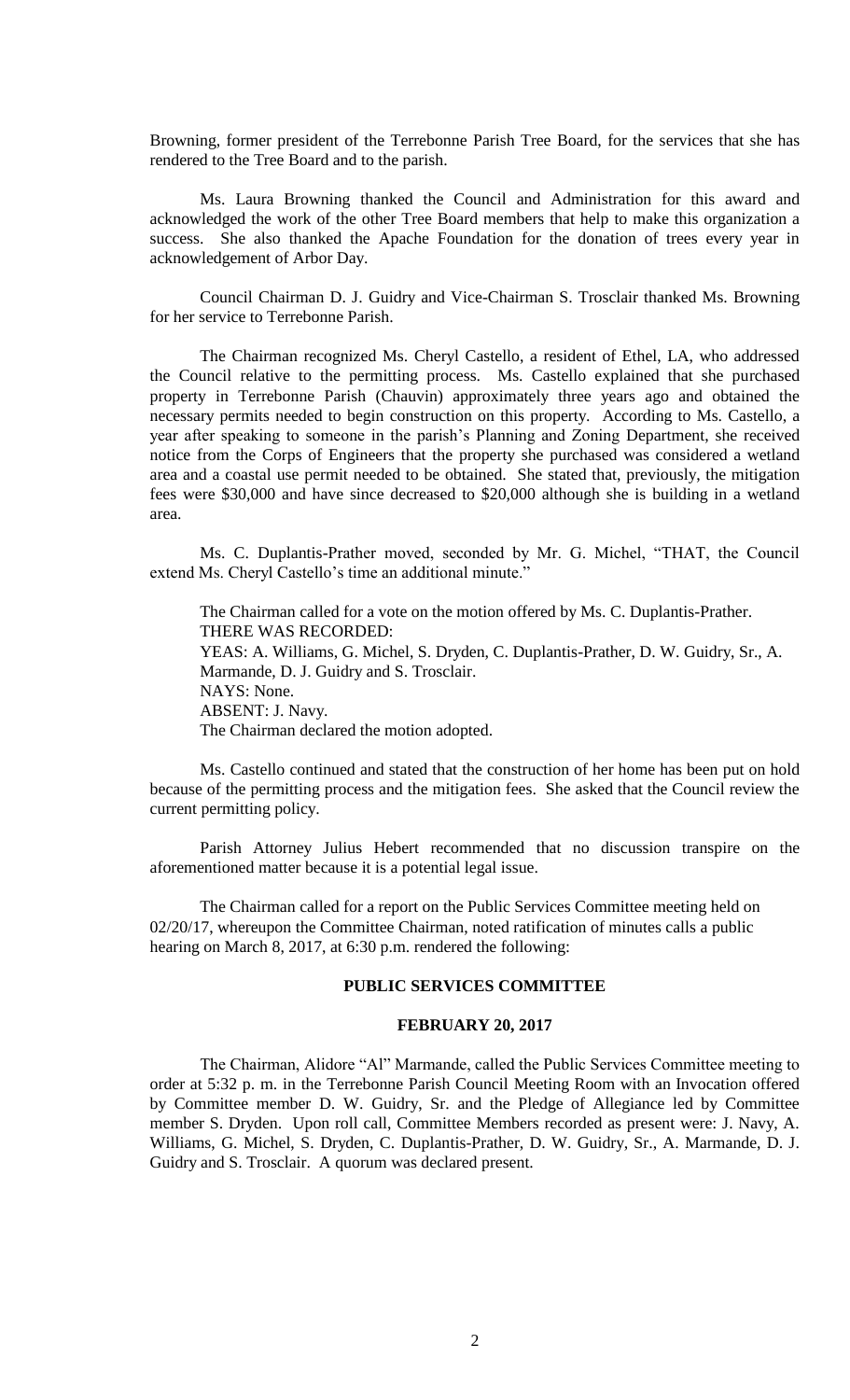| <b>OFFERED BY:</b>  | MR. D. W. GUIDRY, SR. |
|---------------------|-----------------------|
| <b>SECONDED BY:</b> | MR. S. TROSCLAIR      |

#### **RESOLUTION NO. 17-059**

Providing approval of Amendment No. 2 to the Engineering Agreement for the Telemetry System for Drainage Pump Stations (SCADA), identified as Parish Project No. 14-SCADA-13, Terrebonne Parish, Louisiana.

**WHEREAS**, the Terrebonne Parish Consolidated Government entered into an Engineering Agreement dated June 2, 2014, with Providence Engineering and Design, LLC, for the Project entitled Parish Project No. 14-SCADA-13, Telemetry System for Drainage Pump Stations (SCADA), and

**WHEREAS**, the Engineering Agreement between OWNER and ENGINEER provides for certain limitation for Basic Services and specific Additional Services, and

**WHEREAS**, the Terrebonne Parish Consolidated Government increased the scope of services to include Phase 3 by adding two pump stations (1-1B - Six Foot Ditch Pump Station and 1-1B - Coteau Pump Station), and

**WHEREAS**, the upset limits for the associated design for this change in scope needs to be increased, and

**WHEREAS**, this above work will increase the basic services section of the contract by an additional \$33,000.00, and

**WHEREAS**, this above work will increase the additional services section of the contract by an additional \$27,700.00, and

**WHEREAS**, the firm of Providence Engineering and Design, LLC, has been asked to perform these activities under the Basic and Additional Services section of the Engineering Agreement for this project, and

**WHEREAS**, the TPCG is desirous of having these services continued so that there is a need for additional funds to be added to the contract for an increase in the upset limit for these services, and

**NOW, THEREFORE BE IT RESOLVED** that the Terrebonne Parish Council, on behalf of the Terrebonne Parish Consolidated Government, does hereby approve this Amendment No. 1 to the Engineering Agreement for a total increase of \$33,000.00 for Basic Services and \$27,700.00 in Additional Services and authorizes Parish President, Gordon E. Dove, to execute this Amendment No. 2 to the Engineering Agreement for Telemetry System for Drainage Pump Stations (SCADA), Parish Project No. 14-SCADA-13, with Providence Engineering and Design, LLC, and

**BE IT FURTHER RESOLVED** that a certified copy of the resolution be forwarded to the Engineer, Providence Engineering and Design, LLC.

# **THERE WAS RECORDED:**

YEAS: J. Navy, G. Michel, S. Dryden, C. Duplantis-Prather, D. W. Guidry, Sr., A. Marmande, D. J. Guidry, and S. Trosclair. NAYS: None. ABSTAINING: None. ABSENT: A. Williams.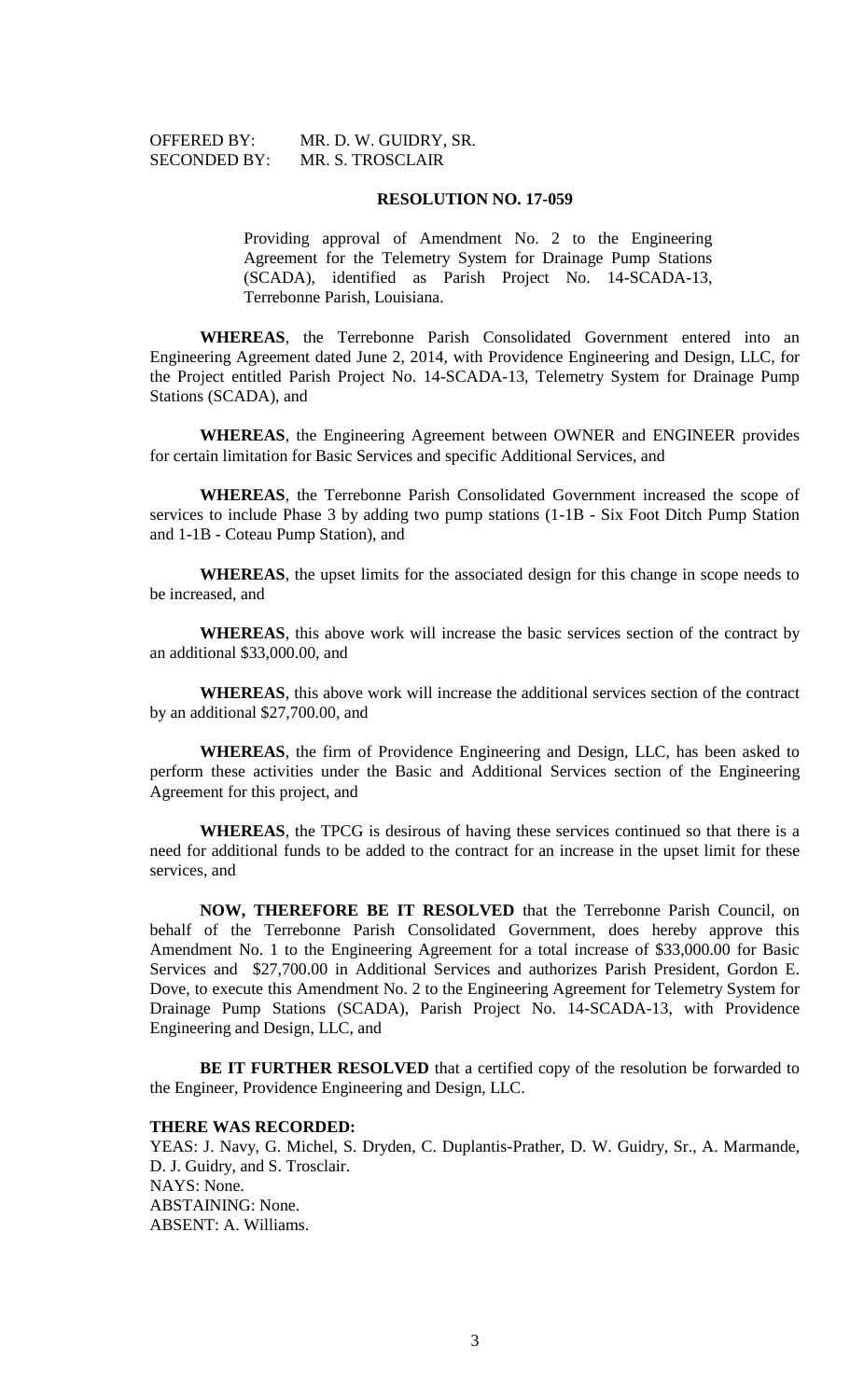The Chairwoman declared the resolution adopted on this the 20th day of February 2017.

\* \* \* \* \* \* \* \* \*

OFFERED BY: MR. S. TROSCLAIR SECONDED BY: MR. S. DRYDEN

# **RESOLUTION NO. 17-060**

Authorizing the execution of Change Order No. 1 for the Construction Agreement for Parish Project No. 15-BRG-29, Kings Bayou Bridge, Terrebonne Parish, Louisiana.

**WHEREAS**, the Terrebonne Parish Consolidated Government entered into a contract dated January 25, 2017 with Sealevel Construction, Inc., Recordation Number 1526508, for Parish Project No. 15-BRG-29, Kings Bayou Bridge, Terrebonne Parish, Louisiana, and

**WHEREAS**, TPCG is desirous of constructing the Kings Bayou Bridge, and

**WHEREAS**, DOTD implemented a new bridge standard for precast bridges, and

**WHEREAS**, TPCG is desirous with complying with the new DOTD standard, and

**WHEREAS**, additional reinforced precast concrete piles will need to be installed to comply with the new DOTD standard, and

**WHEREAS**, this change order will increase the overall contract price by Five Hundred Thousand, Eight Hundred Dollars and No Cents (\$500,800.00), and

**WHEREAS**, this Change Order No. 1 had been recommended by the Engineer, David A. Waitz Engineering and Surveying, Inc., for this project.

**NOW, THEREFORE BE IT RESOLVED** that the Terrebonne Parish Council on behalf of the Terrebonne Parish Consolidated Government, does hereby approve and authorize the execution by Terrebonne Parish President Gordon E. Dove of Change Order No. 1 to the construction agreement with Sealevel Construction, Inc. for Parish Project No. 15-BRG-29, Kings Bayou Bridge, Terrebonne Parish, Louisiana, for an increase to the contract amount in the amount of Five Hundred Thousand, Eight Hundred Dollars and No Cents (\$500,800.00), and

**BE IT FURTHER RESOLVED** that a certified copy of the resolution be forwarded to Engineer, David A. Waitz Engineering and Surveying, Inc.

## **THERE WAS RECORDED:**

YEAS: J. Navy, G. Michel, S. Dryden, C. Duplantis-Prather, D. W. Guidry, Sr., A. Marmande, D. J. Guidry, and S. Trosclair. NAYS: None. ABSTAINING: None. ABSENT: A. Williams. The Chairwoman declared the resolution adopted on this the 20th day of February 2017.

\* \* \* \* \* \* \* \* \*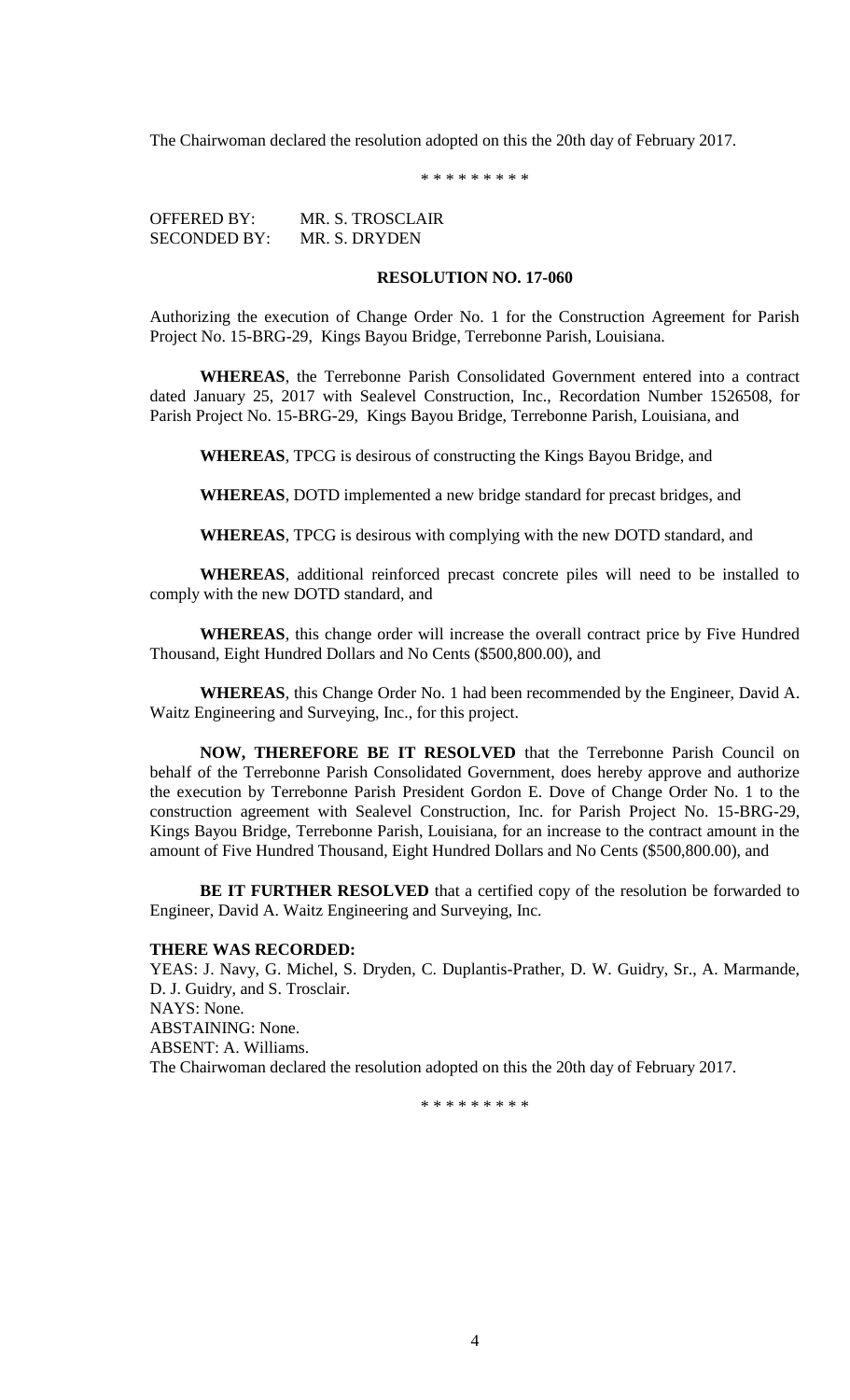| <b>OFFERED BY:</b>  | MS. C. DUPLANTIS-PRATHER |
|---------------------|--------------------------|
| <b>SECONDED BY:</b> | MR. G. MICHEL            |

#### **RESOLUTION NO. 17-061**

Providing approval of Amendment No. 3 to the Engineering Agreement for Parish Project No. **10-DRA-36**, **Automatic Bar Screen Cleaners Project**, Terrebonne Parish, Louisiana.

**WHEREAS**, the Terrebonne Parish Consolidated Government did enter into an original engineering agreement with Providence Design and Engineering, LLC dated September 13, 2010, recordation number 1356336, for the Automatic Bar Screen Cleaners Project identified as Parish Project 10-DRA-36, and

**WHEREAS**, the Engineering Agreement between OWNER and ENGINEER provides for certain limitations for Basic Services and specific Additional Services, and

**WHEREAS,** TPCG is requesting reimbursement for engineering services from FEMA, and

**WHEREAS**, various task in additional services and basic services have overruns and under-runs, and

**WHEREAS,** to receive reimbursement from FEMA, TPCG will need to update the engineering agreement to reflect the engineering fees charged to each additional and basic services tasks, and

**WHEREAS**, the TPCG is desirous of having these services continued so that there is a need for additional funds to be added to the contract, and

**WHEREAS**, this above work will increase basic services by \$5,281.00 and the additional services section of the contract by an additional \$8,442.00.

**NOW, THEREFORE BE IT RESOLVED** that the Terrebonne Parish Council, on behalf of the Terrebonne Parish Consolidated Government, does hereby approve this Amendment No. 3 to the Engineering Agreement for an increase of \$5,281 in Basic Services and \$8,442.00 in Additional Services, and authorizes Parish President Gordon E. Dove to execute this Amendment No. 3 to the Engineering Agreement for the Automatic Trash Screen Cleaner Project Parish Project No. 10-DRA-36, with Providence Design and Engineering, LLC, and

**BE IT FURTHER RESOLVED** that a certified copy of the resolution be forwarded to the Engineer, Providence Design and Engineering, LLC.

#### **THERE WAS RECORDED:**

YEAS: J. Navy, G. Michel, S. Dryden, C. Duplantis-Prather, D. W. Guidry, Sr., A. Marmande, D. J. Guidry, and S. Trosclair. NAYS: None. ABSTAINING: None. ABSENT: A. Williams. The Chairwoman declared the resolution adopted on this the 20th day of February 2017.

\* \* \* \* \* \* \* \* \*

Upon questioning from Committee member C. Duplantis-Prather, Capital Projects Administrator Jeanne Bray explained that the aforementioned project was a "fully funded" FEMA reimbursement project. She stated that when reimbursement funds were requested by the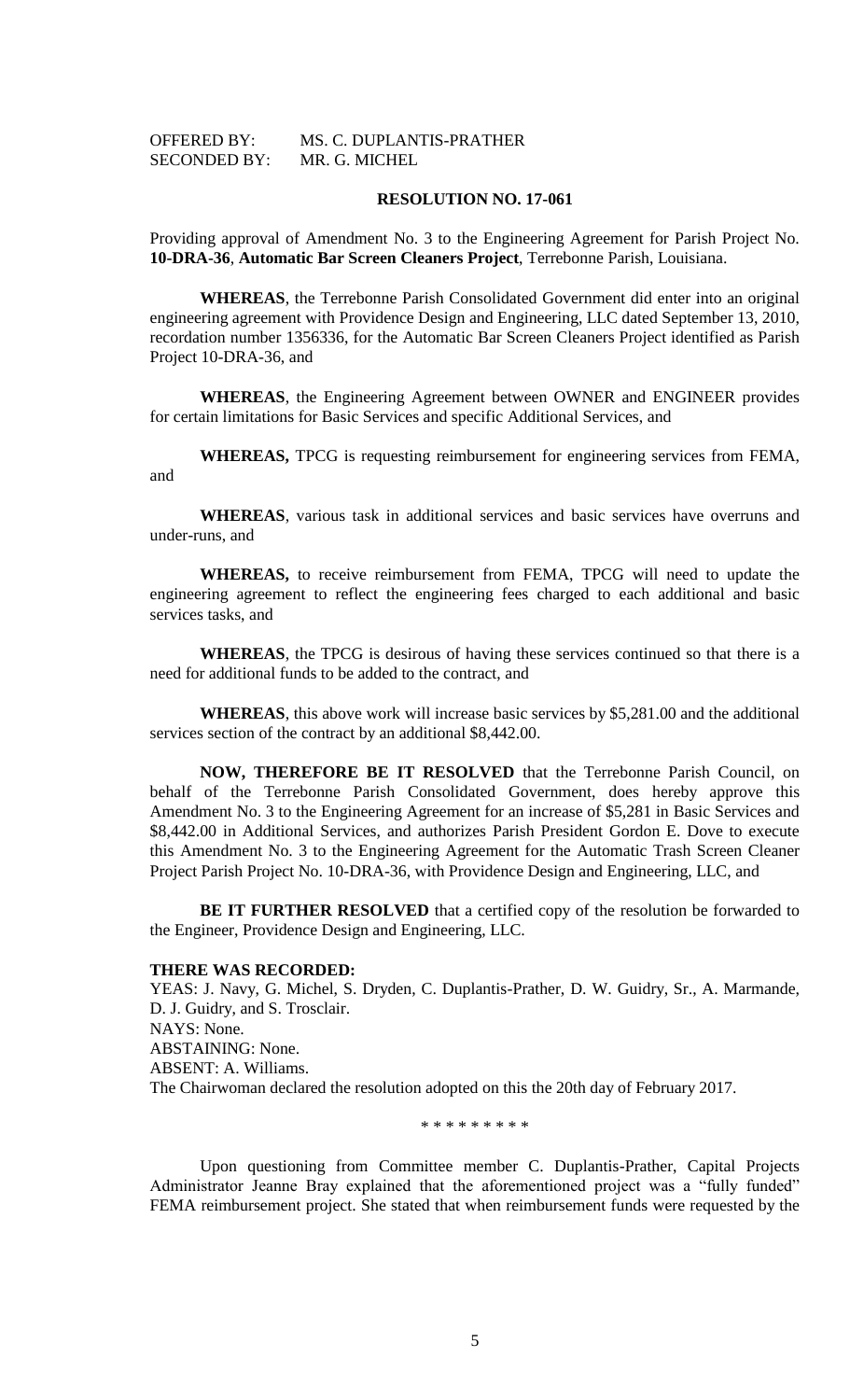parish, FEMA required that the project be detailed in each category so that the parish can receive 100% reimbursement; noting that this is the reason for the amendment.

OFFERED BY: MS. A. WILLIAMS SECONDED BY: MR. J. NAVY

## **RESOLUTION NO. 17-062**

Providing approval of Amendment No. 1 to the Engineering Agreement for Parish Project No.15- SEW-51, Lafayette Street Area Sewer Gravity Main Replacement, Terrebonne Parish, Louisiana.

**WHEREAS**, the Terrebonne Parish Consolidated Government did enter into an original engineering agreement with Providence/GSE Associates, LLC (now known as Providence Engineering and Design, LLC) dated December 4, 2015 , recordation number 1495852, for the Lafayette Street Area Sewer Gravity Main Replacement Project identified as Parish Project 15- SEW-51, and

**WHEREAS**, the Engineering Agreement between OWNER and ENGINEER provides for certain limitations for Basic Services and Additional Services, and

**WHEREAS**, the engineer has informed the Terrebonne Parish Consolidated Government of the additional costs related to the removing of Lafayette Street Sewer Repairs from the plans and specifications since it will be constructed by LA DOTD, and

**WHEREAS**, the engineer also informed the Terrebonne Parish Consolidated Government that additional costs were incurred while surveying due to the multitude of underground utilities and possible conflicts, and

**WHEREAS**, Amendment No. 1 proposes to increase the fees to include this addition to the scope of services, and

**WHEREAS**, TPCG is desirous of having these services continued so that there is a need for additional funds to be added to the contract, and

**WHEREAS**, an amendment to the engineering agreement is required to provide these services to continue with the task of the project.

**WHEREAS**, this above work will increase the Basic Services by a lump sum amount of \$8,500.00 for repackaging plans and specifications, and

**WHEREAS**, this above work will also increase the Additional Services, by adding LA DOTD Coordination in the lump sum amount of \$8,000.00 and increasing surveying by \$4,200.00, and

**NOW, THEREFORE BE IT RESOLVED** that the Terrebonne Parish Council, on behalf of the Terrebonne Parish Consolidated Government, does hereby approve this Amendment No. 1 to the Engineering Agreement for an overall increase of \$20,700.00 and authorizes Parish President Gordon E. Dove to execute this Amendment No. 1 to the Engineering Agreement for the Lafayette Street Area Sewer Gravity Main Replacements Project, Parish Project No. 15-SEW-51, with Providence Engineering and Design, LLC., and

**BE IT FURTHER RESOLVED** that a certified copy of the resolution be forwarded to the Engineer, Providence Engineering and Design, LLC.

# **THERE WAS RECORDED:**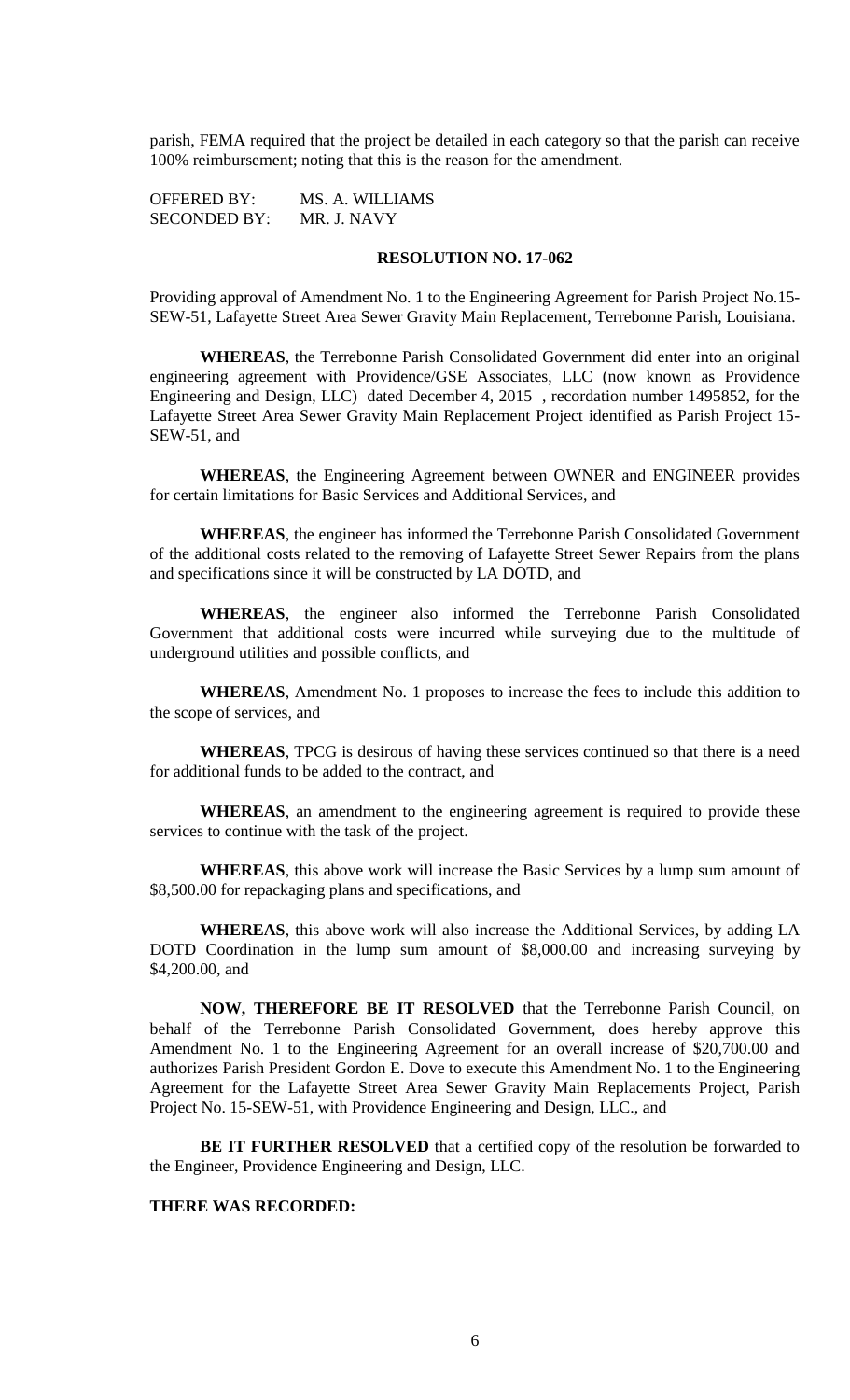YEAS: J. Navy, A. Williams, G. Michel, S. Dryden, C. Duplantis-Prather, D. W. Guidry, Sr., A. Marmande, D. J. Guidry, and S. Trosclair. NAYS: None. ABSTAINING: None. ABSENT: None. The Chairwoman declared the resolution adopted on this the 20th day of February 2017.

\* \* \* \* \* \* \* \* \*

| OFFERED BY: | MR. S. TROSCLAIR |
|-------------|------------------|
| SECONDED:   | MR. G. MICHEL    |

#### **RESOLUTION NO. 17-063**

Rescinding Resolution No. 16-549 for Parish Project No. 15-SEW-33, Coteau Holding Basin Sewer Force Main Replacement, and authorizing the execution of Mitigation Contract with Three Ridge Farms, LLC to mitigate a total of 0.3 acres of bottomland and hardwoods for the Coteau Holding Basin Sewer Force Main Replacement, Terrebonne Parish Consolidated Government, Terrebonne Parish, Louisiana.

**WHEREAS,** the Terrebonne Parish Consolidated Government is desirous of replacing approximately 1,200 feet of force main due to numerous and frequent repairs, and

**WHEREAS,** the construction will impact 0.3 acres of Bottomland Hardwood, and

**WHEREAS,** TPCG is required by USACE to mitigate for these 0.3 acres of Bottomland Hardwoods, and

**WHEREAS,** the cost for Bottomland Hardwoods is \$18,000.00, and

**NOW, THEREFORE BE IT RESOLVED** that the Terrebonne Parish Council rescinds Resolution No. 16-549, and does hereby authorize the execution of said contract in the amount of \$18,000.00 with Three Ridge Farms, LLC and any and all paperwork necessary for mitigation for Coteau Holding Basin Sewer Force Main Replacement Project, Parish Project No. 15-SEW-33, by Terrebonne Parish President Gordon E. Dove.

### **THERE WAS RECORDED:**

YEAS: J. Navy, A. Williams, G. Michel, S. Dryden, C. Duplantis-Prather, D. W. Guidry, Sr., A. Marmande, D. J. Guidry, and S. Trosclair. NAYS: None. ABSTAINING: None. ABSENT: None. The Chairwoman declared the resolution adopted on this the 20th day of February 2017.

\* \* \* \* \* \* \* \* \*

Mr. D. J. Guidry moved, seconded by Mr. S. Dryden, "THAT, the Public Services Committee introduce an ordinance to revoke the right-of-way for approximately 450-linear feet of Safety Road, and call a public hearing on said matter on Wednesday, March 8, 2017 at 6:30 p.m."

The Chairman called for the vote on the motion offered by Mr. D. J. Guidry. THERE WAS RECORDED: YEAS: J. Navy, A. Williams, G. Michel, S. Dryden, C. Duplantis-Prather, D. W. Guidry, Sr., A. Marmande, D. J. Guidry and S. Trosclair.

NAYS: None.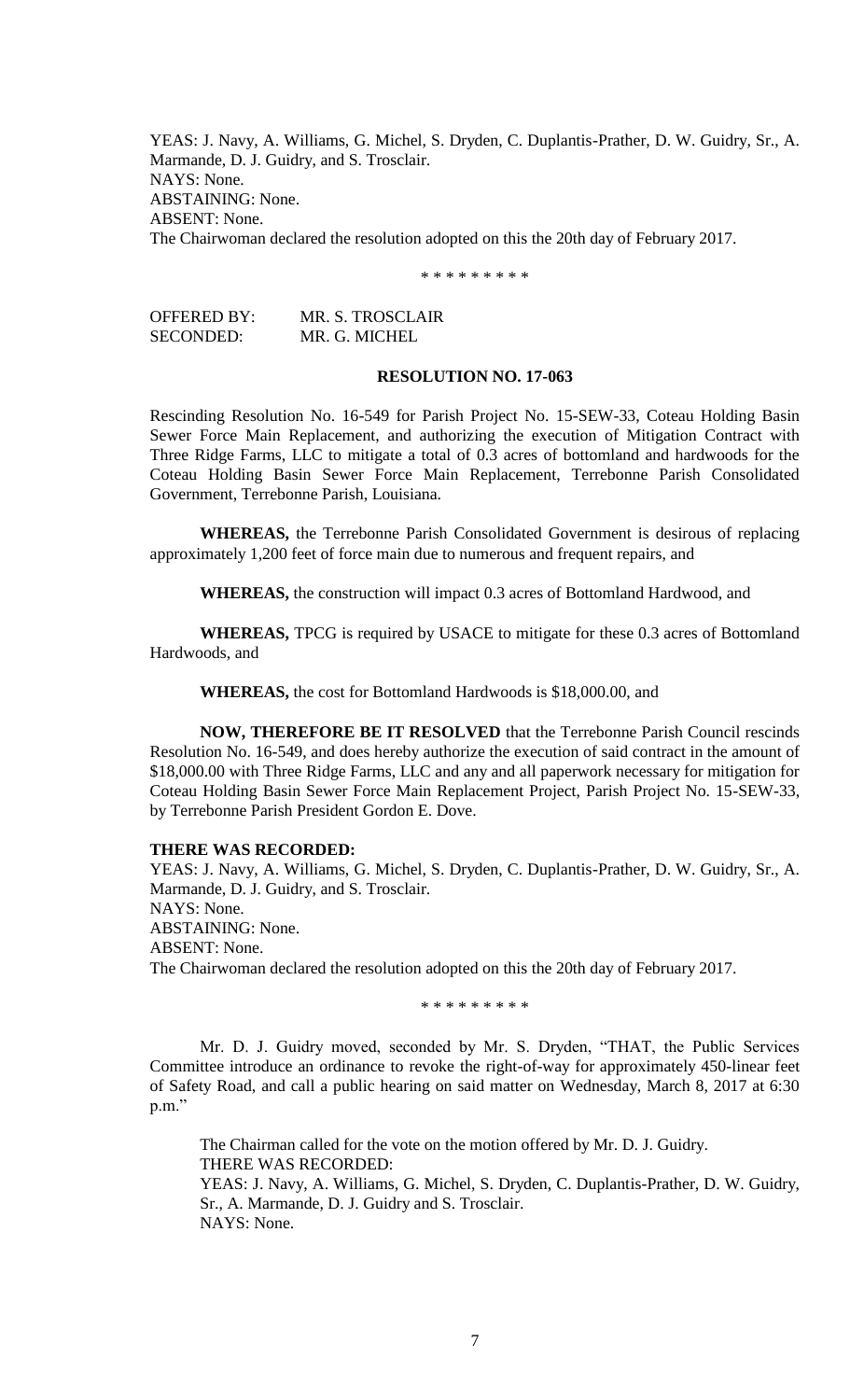ABSENT: None.

The Chairman declared the motion adopted.

Mr. G. Michel moved, seconded by Mr. S. Trosclair, "THAT, there being no further business to come before the Public Services Committee, the meeting be adjourned."

The Chairman called for the vote on the motion offered by Mr. G. Michel. THERE WAS RECORDED: YEAS: J. Navy, A. Williams, G. Michel, S. Dryden, C. Duplantis-Prather, D. W. Guidry, Sr., A. Marmande, D. J. Guidry and S. Trosclair. NAYS: None. ABSENT: None. The Chairman declared the motion adopted and the meeting was adjourned at 5:37 p.m.

Alidore Marmande, Chairman

Tammy E. Triggs, Minute Clerk

Mr. A. Marmande moved, seconded by Mr. S. Dryden, "THAT, the Council accept and ratify the minutes of the Public Services Committee meeting held on 02/20/17."

The Chairman called for a vote on the motion offered by Mr. A. Marmande. THERE WAS RECORDED: YEAS: A. Williams, G. Michel, S. Dryden, C. Duplantis-Prather, D. W. Guidry, Sr., A. Marmande, D. J. Guidry and S. Trosclair. NAYS: None. ABSENT: J. Navy. The Chairman declared the motion adopted.

The Chairman called for a report on the Community Development and Planning Committee meeting held on 02/20/17, whereupon the Council Chairman, noting ratification of minutes calls a public hearing on March 8, 2017 at 6:30 p.m., rendered the following:

### **COMMUNITY DEVELOPMENT & PLANNING COMMITTEE**

# **FEBRUARY 20, 2017**

The Chairman, Steve Trosclair, called the Community Development & Planning Committee meeting to order at 5:40 p.m. in the Terrebonne Parish Council Meeting Room with an Invocation offered by Committee member A. Williams and the Pledge of Allegiance led by Committee member D. J. Guidry. Upon roll call, Committee Members recorded as present were: J. Navy, A. Williams, G. Michel, S. Dryden, C. Duplantis-Prather, D. W. Guidry, Sr., A. Marmande, D. J. Guidry and S. Trosclair. A quorum was declared present.

Committee J. Navy asked that Agenda Item No. 1 - Discussion and possible action with regards to the unsanitary conditions of Whispering Oaks Mobile Home Park- be placed on the agenda to address concerns of mobile home park owners not being in compliance with local property maintenance codes and state regulations. He stated that the mobile home park is being neglected by the owners and are not cited until surrounding residents complain about the problems. Mr. Navy requested that Administration research current ordinances and regulations to see if they can be "strengthened" to make mobile home park owners comply with the regulations.

Planning and Zoning Director C. Pulaski explained that the public health safety and welfare is a major concern for the parish. Mr. Pulaski stated that through the property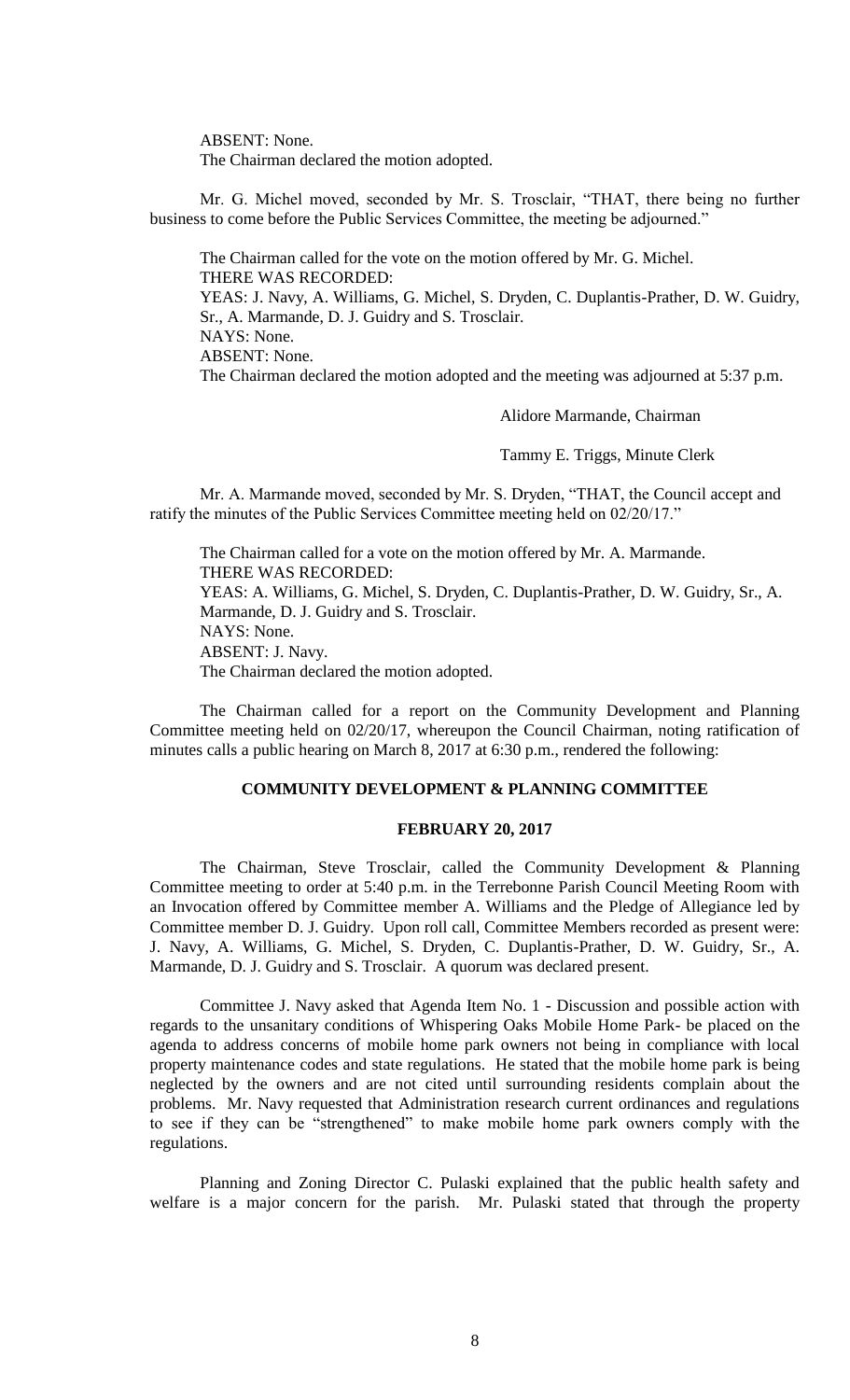maintenance codes, the parish is able to enforce regulations for substandard conditions, such as roads, etc., if it is deemed a health hazard and/or a violation.

Assistant Planning and Zoning Director (Regulations Division) Geoffrey Large explained that they have been working with the owners of Whispering Oaks Mobile Home Park. He continued that the property owners Oaks have made substantial improvements in and around the mobile home park after being cited by the parish and the Department of Health and Hospitals Board of Health Division (DHH). Mr. Large noted that most of the issues that they were having have been addressed and the mobile home park is no longer in violation.

Mr. J. Navy moved, seconded by Mr. S. Dryden, "THAT, the Community Development and Planning Committee request Administration to move forward in enforcing the current legislation (property maintenance codes) as it relates to the mobile home parks and determine if they need to be amended to have stricter regulations implemented to ensure the safety of residents and/or first responders at existing mobile home parks."

The Chairman called for the vote on the motion offered by Mr. J. Navy. THERE WAS RECORDED: YEAS: J. Navy, A. Williams, G. Michel, S. Dryden, C. Duplantis-Prather, D. W. Guidry, Sr., A. Marmande, D. J. Guidry and S. Trosclair. NAYS: None. ABSENT: None. The Chairman declared the motion adopted.

Ms. Diane Powell, Administrator of the Terrebonne Parish Head Start, gave a brief synopsis of the Head Start's Annual Report and Annual Governance Training. She distributed a packet with the mission and goals of the Head Start Program along with statistical information for FY 2016 which included the following:

- Terrebonne Parish Consolidated Government received \$1,340,061.00 for the Administration for Children and Families for the 2016 fiscal year; \$1,320,583.00 has been allocated for program funding; and \$19,478 was allocated for training and technical assistance.
- Terrebonne Parish Consolidated Government received a Cost of Living Allowance for all Head Start Staff members in the amount of \$23,770.00.
- TPCG is required to give a 20% NFS (Non-Federal Share) match of \$340,985.00 to fund the Head Start Program.
- The General Fund allocated \$465,199.00 for Head Start during the 2016 fiscal year.
- The Community Development Block Grant (CDBG) provided \$12,000.00 in funds during FY 2016.
- The School Readiness Plan and Goals for 2016-17 have been developed to ensure that children are prepared and ready to enter Pre-Kindergarten and Kindergarten when they leave Head Start. (This information can be found on the website)
- The Head Start Program was funded for 170 children and the total enrollment for the 2015-2016 school year was 202 children.
- During the 2015-2016 school year, the Head Start Program served 27 children who had been diagnosed with disabilities. They met the mandate of serving at least 10% of their funded enrollment (15.88%) for this school year.
- The Head Start Program is a sponsor of the Child and Adult Care Food Program and receives a reimbursement from USDA/LA Department of Education for the meals serves to the children. Through December 2016, they received \$140,080.28 from the Department of Education/ USDA. Total food costs through December 2016 was \$214,891.50.

Total Meals Served from January through December 2016: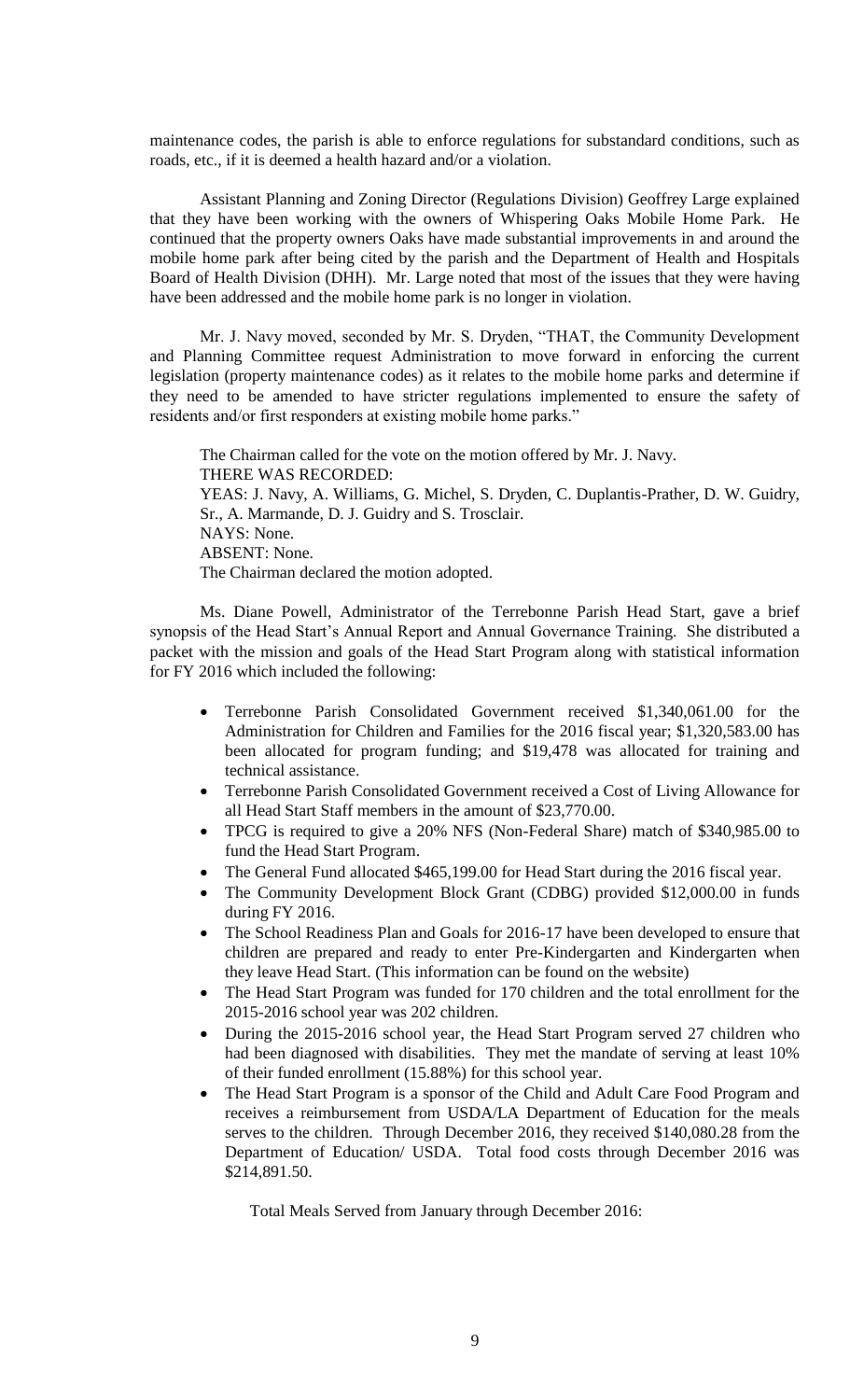| Breakfast:       | 24,237 |
|------------------|--------|
| Lunch:           | 26,115 |
| <b>PM</b> Snack: | 21,316 |

Additionally, Ms. Powell provided the Committee and Administration with the income eligibility requirements which are (1) at or below the poverty guidelines, (2) 130% above the poverty guidelines and/or (3) above the poverty guidelines.

Upon questioning from Committee member C. Duplantis-Prather, Ms. Powell explained that the timeline for applying for the Head Start Program is February 15, 2016. They work in accordance with the Terrebonne Parish School Board and have an open-enrollment policy.

Several Committee members thanked Ms. Powell for the informative presentation and for a job well done.

| <b>OFFERED BY:</b>  | MR. D. W. GUIDRY, SR. |
|---------------------|-----------------------|
| <b>SECONDED BY:</b> | MR. J. NAVY           |

#### **RESOLUTION NO. 17-064**

OBLIGATING THE NECESSARY FUNDING UNDER THE TERREBONNE PARISH FLOOD HAZARD MITIGATION GRANT PROGRAM/HURRICANE RITA, PROJECT NO 1603C-109-0010 TO COMPLETE THE STRUCTURE ELEVATION OF 152 TULANE STREET, HOUMA, LA.

**WHEREAS,** the Terrebonne Parish Consolidated Government has been formally notified by FEMA that the Hurricane Rita Flood Hazard Mitigation Grant Program (HMGP), Project No. 1603c-109-0010, can proceed with the mitigation of :

Address: 152 Tulane Street, Houma, LA 70363

Owned by: Sheila Butler

**WHEREAS,** under the administrative guidance of Higher Ground Flood Protection Services, the required "elevation packets" have been prepared and executed for the property owner recommending elevation;

**NOW, THEREFORE, BE IT RESOLVED,** by the Terrebonne Parish Council that the necessary funding under the Terrebonne Parish Flood Hazard Mitigation Grant Program/Hurricane Rita, Project No. 1603c-109-0010 be hereby obligated to mitigate the property above.

### **THERE WAS RECORDED:**

YEAS: J. Navy, A. Williams, G. Michel, S. Dryden, C. Duplantis-Prather, D. W. Guidry, Sr. A. Marmande, D. J. Guidry, and S. Trosclair. NAYS: None. ABSTAINING: None. ABSENT: None. The Chairman declared the resolution adopted on this the 20th day of February 2017.

**\* \* \* \* \* \* \* \* \***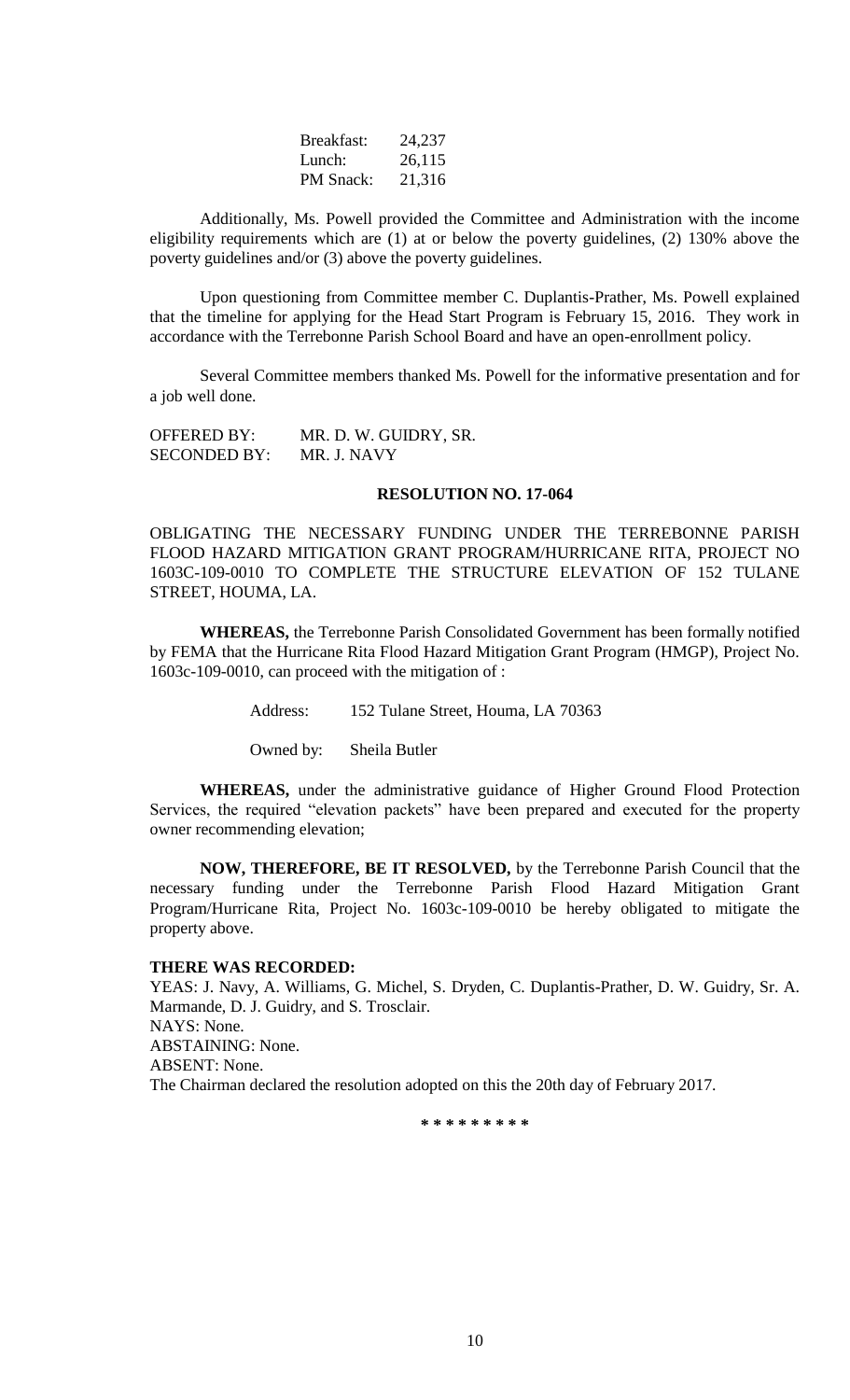OFFERED BY: MR. D. J. GUIDRY SECONDED BY: MR. A. MARMANDE

#### **RESOLUTION NO. 17-065**

AUTHORIZING THE PARISH PRESIDENT TO EXECUTE THE APPROPRIATE CONTRACT FOR PROPERTY ASSESSMENT AND ENGINEERING SERVICES FOR 5715 HIGHWAY 56, CHAUVIN, LA 70344 BETWEEN TERREBONNE PARISH CONSOLIDATED GOVERNMENT AND C. H. FENSTERMAKER AND ASSOCIATES, LLC.

**WHEREAS,** in accordance with federal procurement requirements, the Department of Planning and Zoning formally solicited statements of qualifications to provide property assessment and engineering services including construction management as needed to assist with the demolition of the site structure and bank stabilization techniques as warranted; and

**WHEREAS,** after a review by a three member selection team to rank the two (2) responses received, C. H. Fenstermaker and Associates, LLC. received the highest ranking based on set criteria;

**NOW, THEREFORE, BE IT RESOLVED** by the Terrebonne Parish Council, (Community Development and Planning Committee) on behalf of the Terrebonne Parish Consolidated Government, that the Parish President is hereby authorized to enter into the appropriate agreement to provide the property assessment and engineering services for 5715 Highway 56, Chauvin, LA 70344.

#### **THERE WAS RECORDED:**

YEAS: J. Navy, A. Williams, G. Michel, S. Dryden, C. Duplantis-Prather, D. W. Guidry, Sr. A. Marmande, D. J. Guidry, S. Trosclair. NAYS: None. ABSTAINING: None. ABSENT: None. The Chairman declared the resolution adopted on this the 20th day of February 2017.

**\* \* \* \* \* \* \* \* \***

OFFERED BY: MR. G. MICHEL SECONDED BY: MR. J. NAVY

#### **RESOLUTION NO. 17-066**

AUTHORIZING THE PARISH PRESIDENT TO ENTER INTO THE APPROPRIATE AGREEMENT WITH THE GOVERNOR'S OFFICE OF HOMELAND SECURITY AND EMERGENCY PREPAREDNESS AND ANY OTHER AGREEMENTS NECESSARY TO IMPLEMENT THE TPCG MULTI-AGENCY SAFE ROOM EAST PROJECT AWARD 1786- 109-0007.

**WHEREAS**, the Terrebonne Parish Consolidated Government wishes to provide a safe room for first responders and critical or essential workers in accordance with the Hazard Mitigation Grant Program (HMGP) and FEMA guidance, and

**WHEREAS**, the Parish has been advised via letter dated November 28, 2016 from Governor's Office of Homeland Security and Emergency Preparedness (GOHSEP) that the Safe Room East application to the Hazard Mitigation Grant Program funded by the Federal Emergency Management Agency (FEMA) was approved by FEMA November 3, 2016; and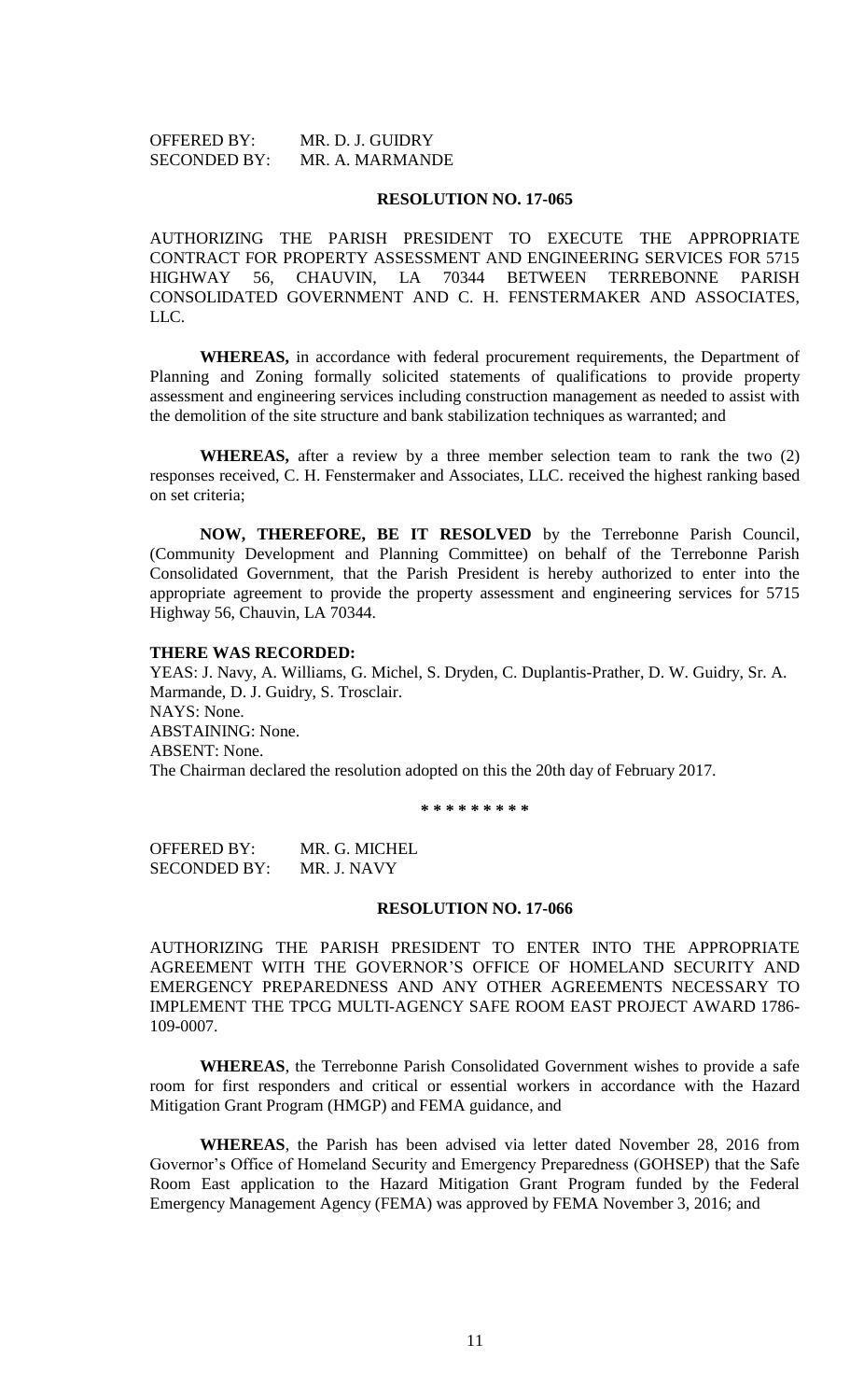**WHEREAS,** the grant makes available \$743,097 towards the project the approved funding is as follows:

| Federal Share (75%):        | \$743,097 |
|-----------------------------|-----------|
| Nonfederal Share (25%):     | \$247,699 |
| <b>Total Project Award:</b> | \$990,796 |

**WHEREAS,** GOHSEP is the grantee and Terrebonne Parish the subgrantee;

**NOW, THEREFORE BE IT RESOLVED** that the Terrebonne Parish Council does hereby authorize the Parish President Gordon E. Dove to enter into the appropriate agreement with GOHSEP for the Multiagency Safe Room East application and other agreements necessary to implementation.

#### **THERE WAS RECORDED:**

YEAS: J. Navy, A. Williams, G. Michel, S. Dryden, C. Duplantis-Prather, D. W. Guidry, Sr. A. Marmande, D. J. Guidry, S. Trosclair. NAYS: None. ABSTAINING: None. ABSENT: None. The Chairman declared the resolution adopted on this the 20th day of February 2017.

**\* \* \* \* \* \* \* \* \***

Upon questioning by Committee member C. Duplantis-Prather, Chief Finance Officer K. Mauldin explained that the funds used for the aforementioned project were obtained from additional monies from hurricane projects; and noted that the State of Louisiana did issue approval of these for the Safe Room Project on the Eastside, the Safe Room for the EOC Center and the pump station for Upper Little Caillou.

Upon questioning by Committee member J. Navy, Parish Manager A. Levron explained that the location of the Eastside Safe Room is going to be behind the fire station to the rear of the training field.

OFFERED BY: MR. D. J. GUIDRY SECONDED BY: MR. S. DRYDEN

#### **RESOLUTION NO. 17-067**

Giving Notice of Intent to adopt an Ordinance to dedicate and accept the maintenance/operation of the street(s), drainage servitudes, utilities, gas, sewer, and rights-of-way for "Acadian Pointe Subdivision, Phase A;" and to incorporate the extension of "Laban Avenue" into the Enhanced 911 Emergency Response System for the purpose of providing a better means of locating addresses.

**THEREFORE, BE IT RESOLVED** by the Terrebonne Parish Council (Community Development and Planning Committee), on behalf of the Terrebonne Parish Consolidated Government, that Notice of Intent is given for adopting an ordinance to dedicate and accept the maintenance/operation of the street(s), drainage servitudes, utilities, gas, sewer, and rights-ofway for "Acadian Pointe Subdivision, Phase A;" and to incorporate the extension of "Laban Avenue" into the Enhanced 911 Emergency Response System for the purpose of providing a better means of locating addresses.

**BE IT FURTHER RESOLVED** that a public hearing on said ordinance be called for Wednesday, March 8, 2017 at 6:30 p.m.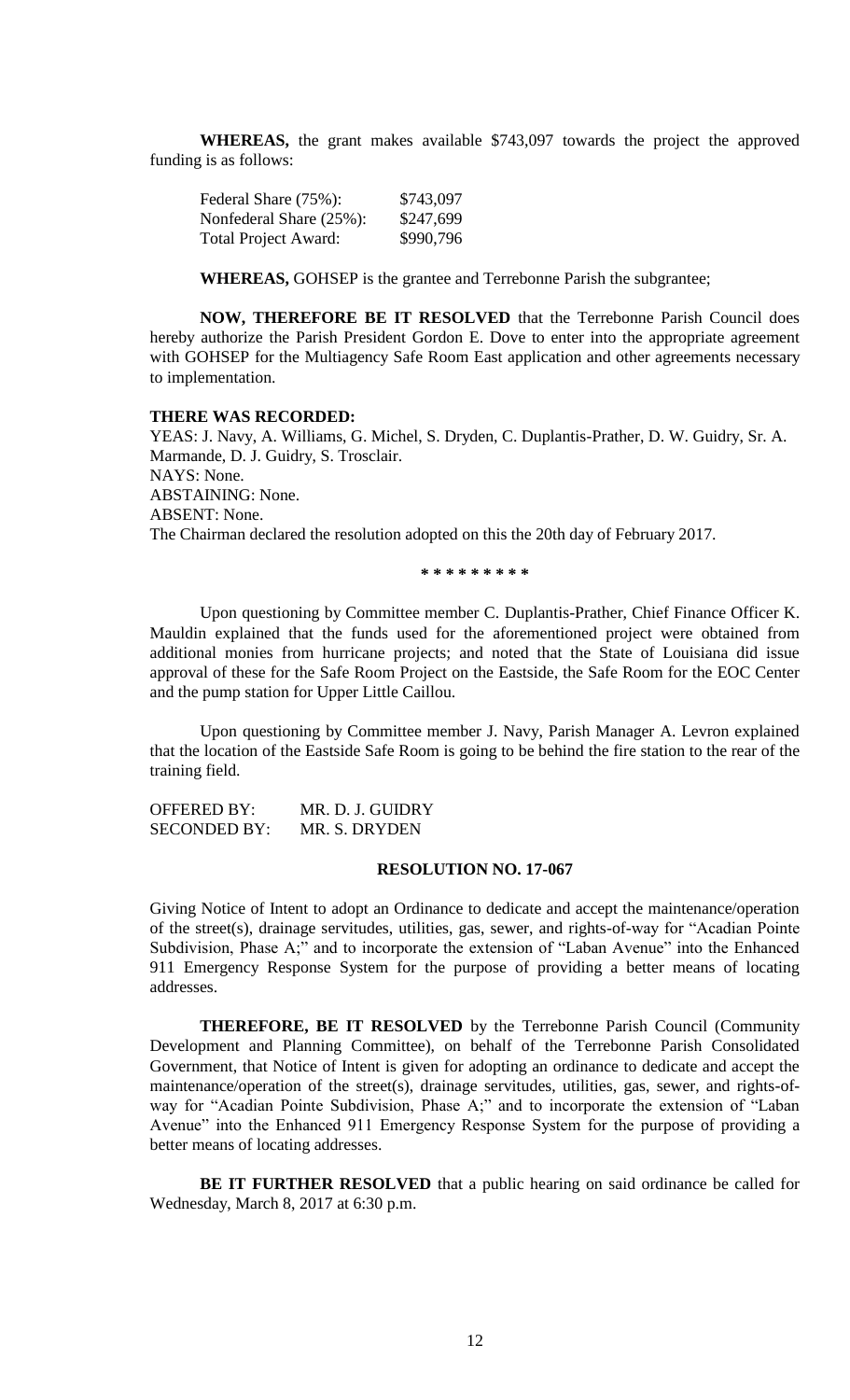#### **THERE WAS RECORDED:**

YEAS J. Navy, A. Williams, G. Michel, S. Dryden, C. Duplantis-Prather, D. W. Guidry, Sr. A. Marmande, D. J. Guidry, and : S. Trosclair. NAYS: None. ABSTAINING: None. ABSENT: None. The Chairman declared the resolution adopted on this the 20th day of February 2017.

**\* \* \* \* \* \* \* \* \***

OFFERED BY: MR. A. MARMANDE SECONDED BY: MR. S. DRYDEN

#### **RESOLUTION NO. 17-068**

OBLIGATING THE NECESSARY FUNDING UNDER THE TERREBONNE PARISH FLOOD HAZARD MITIGATION GRANT PROGRAM/HURRICANE RITA, PROJECT NO 1603c-109-0010 TO COMPLETE THE RECONSTRUCTION OF THE STORM DAMAGED STRUCTURE.

**WHEREAS,** the Terrebonne Parish Consolidated Government has been formally notified by FEMA that the Hurricane Rita Flood Hazard Mitigation Grant Program (HMGP), Project No. 1603c-109-0010, can proceed with the mitigation of the following property:

| <b>Address:</b> | 8623 Shrimpers Row |
|-----------------|--------------------|
|                 | Dulac, LA 70353    |
| Owner $(s)$ :   | Lolita Neil        |

**WHEREAS,** under the administrative guidance of Higher Ground Flood Protection Services, the required "reconstruction packet" has been prepared and executed for the property owner recommending mitigation.

**NOW, THEREFORE, BE IT RESOLVED,** by the Terrebonne Parish Council that the necessary funding under the Terrebonne Parish Flood Hazard Mitigation Grant Program/Hurricane Rita, Project No. 1603c-109-0010 be hereby obligated to mitigate the property above.

#### **THERE WAS RECORDED:**

YEAS: J. Navy, A. Williams, G. Michel, S. Dryden, C. Duplantis-Prather, D. W. Guidry, Sr. A. Marmande, D. J. Guidry, and S. Trosclair. NAYS: None. ABSTAINING: None. ABSENT: None. The Chairman declared the resolution adopted on this the 20th day of February 2017.

**\* \* \* \* \* \* \* \* \***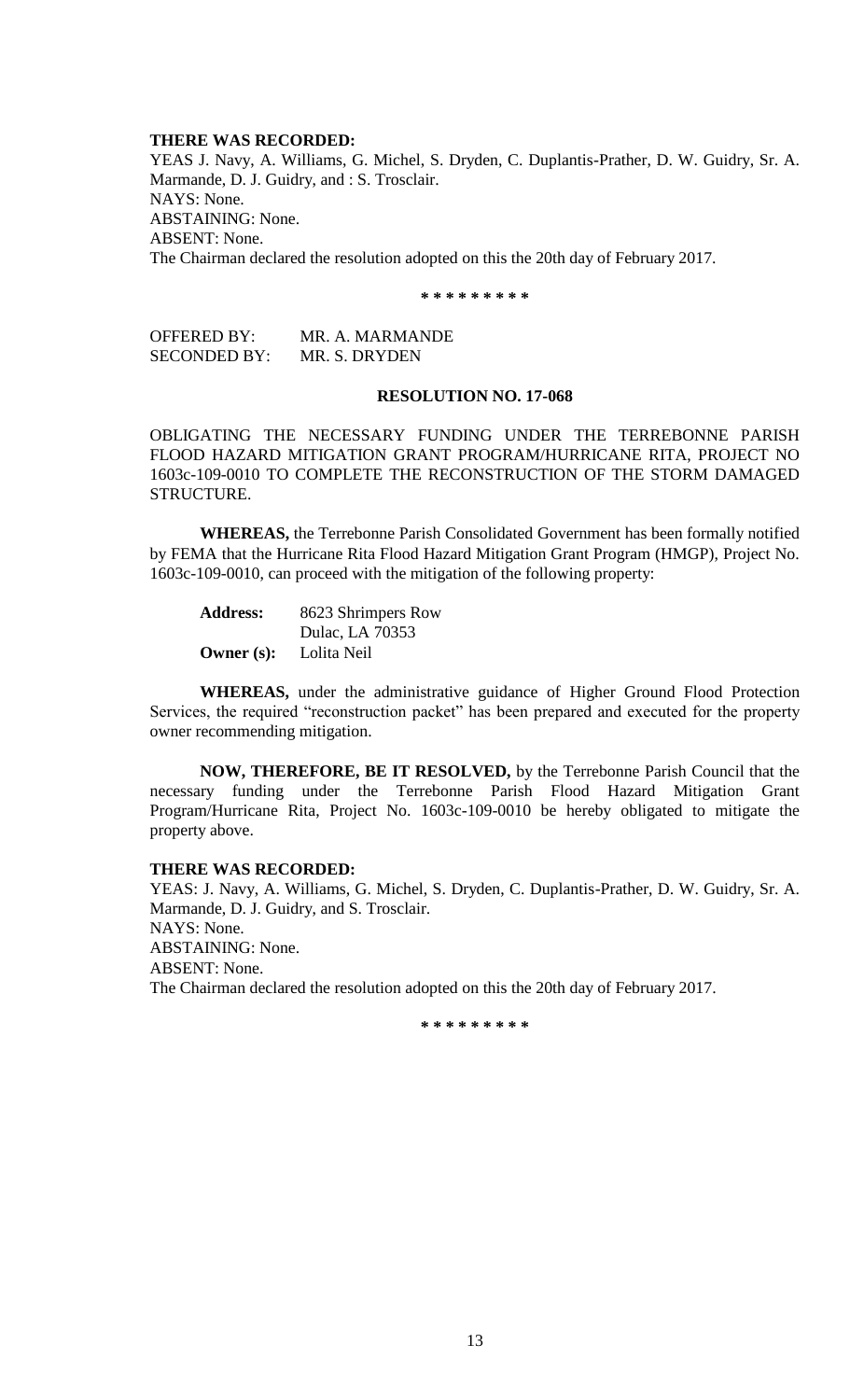OFFERED BY: MR. D. J. GUIDRY SECONDED BY: MR. A. MARMANDE

#### **RESOLUTION NO. 17-069**

OBLIGATING THE NECESSARY FUNDING UNDER THE TERREBONNE PARISH FLOOD HAZARD MITIGATION GRANT PROGRAM/HURRICANE GUSTAV, PROJECT NO 1786- 109-0001 AND CDBG ISAAC LOW-TO-MODERATE INCOME (LMI) COST SHARE PROGRAM TO COMPLETE THE STRUCTURE ELEVATION OF 105 LEDET STREET, MONTEGUT, LA 70377.

**WHEREAS,** the Terrebonne Parish Consolidated Government has been formally notified by FEMA that the Hurricane Gustav Flood Hazard Mitigation Grant Program (HMGP), Project No. 1786-109-0001, can proceed with the mitigation of the following property and;

**WHEREAS,** the Parish has received confirmation from the Louisiana Office of Community Development that Mr. Ledet is eligible to expend CDBG Isaac LMI Cost Share Program funds for:

#### Address: **105 Ledet Street Montegut, LA 70377**

Owned by: **Ervin Ledet**;

**WHEREAS,** under the administrative guidance of Solutient, the required "elevation packet" has been prepared and executed for the property owner recommending elevation through the programs.

**NOW, THEREFORE, BE IT RESOLVED,** by the Terrebonne Parish Council, (Community Development and Planning Committee), on behalf of the Terrebonne Parish Consolidated Government, that the necessary funding under the Terrebonne Parish Flood Hazard Mitigation Grant Program/Hurricane Gustav, Project No. 1786-109-0001 and CDBG Isaac LMI Cost Share Program be hereby obligated to mitigate the property above.

### **THERE WAS RECORDED:**

YEAS: J. Navy, A. Williams, G. Michel, S. Dryden, C. Duplantis-Prather, D. W. Guidry, Sr. A. Marmande, D. J. Guidry, and S. Trosclair. NAYS: None. ABSTAINING: None. ABSENT: None. The Chairman declared the resolution adopted on this the 20th day of February 2017.

**\* \* \* \* \* \* \* \* \***

| <b>OFFERED BY:</b>  | MR. D. J. GUIDRY |
|---------------------|------------------|
| <b>SECONDED BY:</b> | MS. A. WILLIAMS  |

#### **RESOLUTION NO. 17-070**

AUTHORIZING THE PARISH PRESIDENT TO ENTER INTO A COOPERATIVE ENDEAVOR AGREEMENT BETWEEN TERREBONNE PARISH CONSOLIDATED GOVERNMENT AND THE COASTAL RESTORATION AND PROTECTION AUTHORITY TO IMPLEMENT THE CONSERVATION AND RESTORATION PARTNERSHIP FUND GRANT.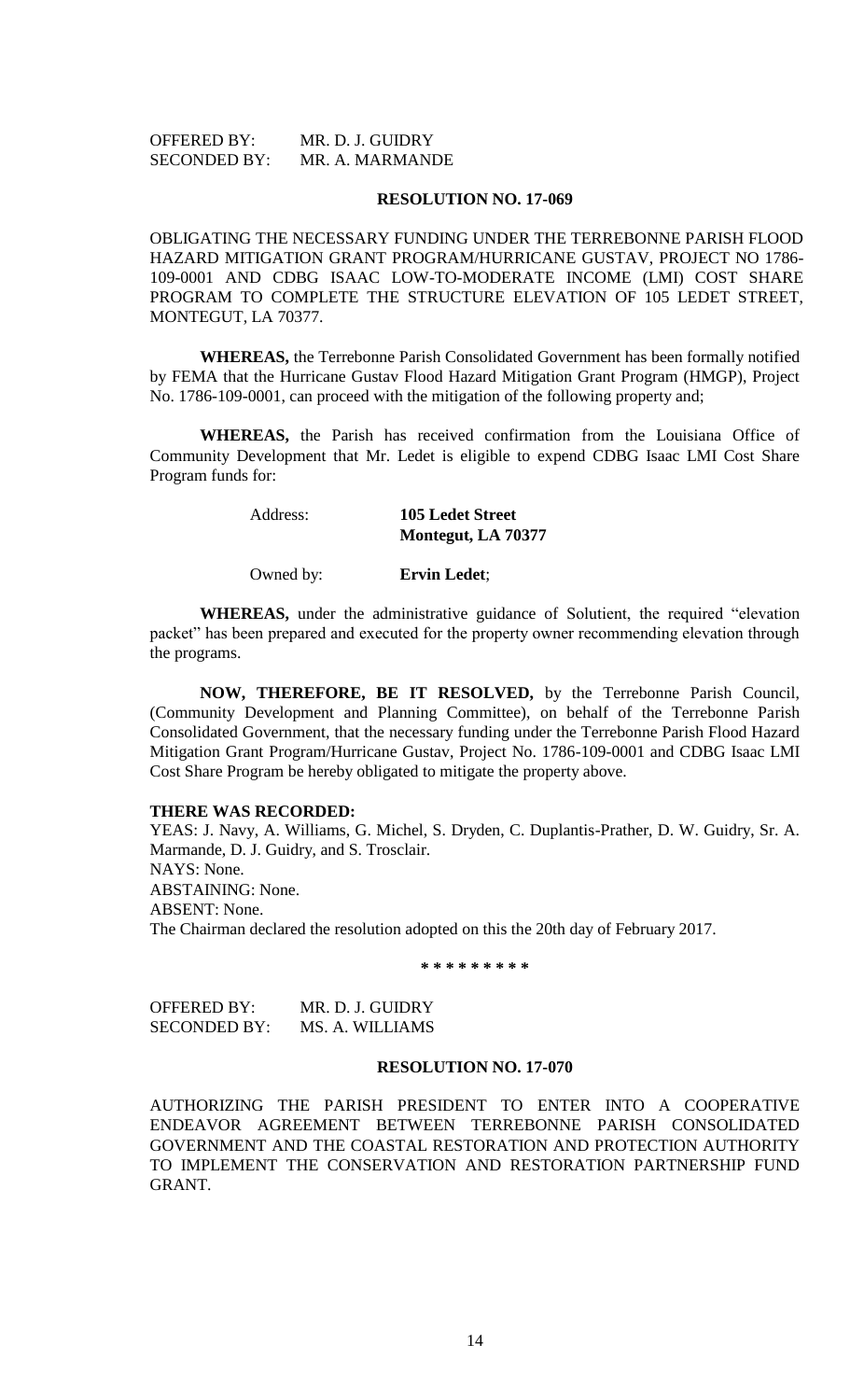**WHEREAS**, the Terrebonne Parish Consolidated Government has applied for funding allocated through the Coastal Restoration and Protection Authority (CPRA) to install an Oyster Bed Surge Protection System in Lake Chien and Lake Tambour as described in Attachment A, and

**WHEREAS,** by communication from the State of Louisiana dated October 10, 2016, Terrebonne Parish Consolidated Government has been notified that its application has been approved; and

**WHEREAS,** the approved funding for the installation of the surge protection system is as follows:

| Federal Share (50%)         | \$500,000   |
|-----------------------------|-------------|
| Non Federal Share $(0\%)$   | \$500,000   |
| <b>TOTAL PROJECT AWARD:</b> | \$1,000,000 |

**WHEREAS**, the Coastal Restoration and Protection Authority (CPRA) has provided a Cooperative Endeavor Agreement (CEA) attached here as Attachment B; and

**WHEREAS**, Terrebonne Parish Consolidated Government will be a party to that agreement;

**NOW, THEREFORE, BE IT RESOLVED** by the Terrebonne Parish Council that the Parish President is hereby authorized to enter into the appropriate CEA with the CPRA in order to receive funding and implement the surge protection project.

### **THERE WAS RECORDED:**

YEAS: J. Navy, A. Williams, G. Michel, S. Dryden, C. Duplantis-Prather, D. W. Guidry, Sr. A. Marmande, D. J. Guidry, and S. Trosclair. NAYS: None. ABSTAINING: None. ABSENT: None. The Chairman declared the resolution adopted on this the 20th day of February 2017.

**\* \* \* \* \* \* \* \* \***

Ms. A. Williams moved, seconded by Mr. J. Navy, "THAT, the Community Development and Planning Committee rescind the Condemnation Order for the residential structure located at 300 Brooklyn Avenue."

The Chairman called for the vote on the motion offered by Ms. A. Williams. THERE WAS RECORDED: YEAS: J. Navy, A. Williams, G. Michel, S. Dryden, C. Duplantis-Prather, D. W. Guidry, Sr., A. Marmande, D. J. Guidry and S. Trosclair. NAYS: None. ABSENT: None. The Chairman declared the motion adopted.

Mr. D. W. Guidry, Sr. moved, seconded by Mr. J. Navy, "THAT, there being no further business to come before the Community Development & Planning Committee, the meeting be adjourned."

The Chairman called for the vote on the motion offered by Mr. D. W. Guidry. THERE WAS RECORDED: YEAS: J. Navy, A. Williams, G. Michel, S. Dryden, C. Duplantis-Prather, D. W. Guidry, Sr., A. Marmande, D. J. Guidry and S. Trosclair.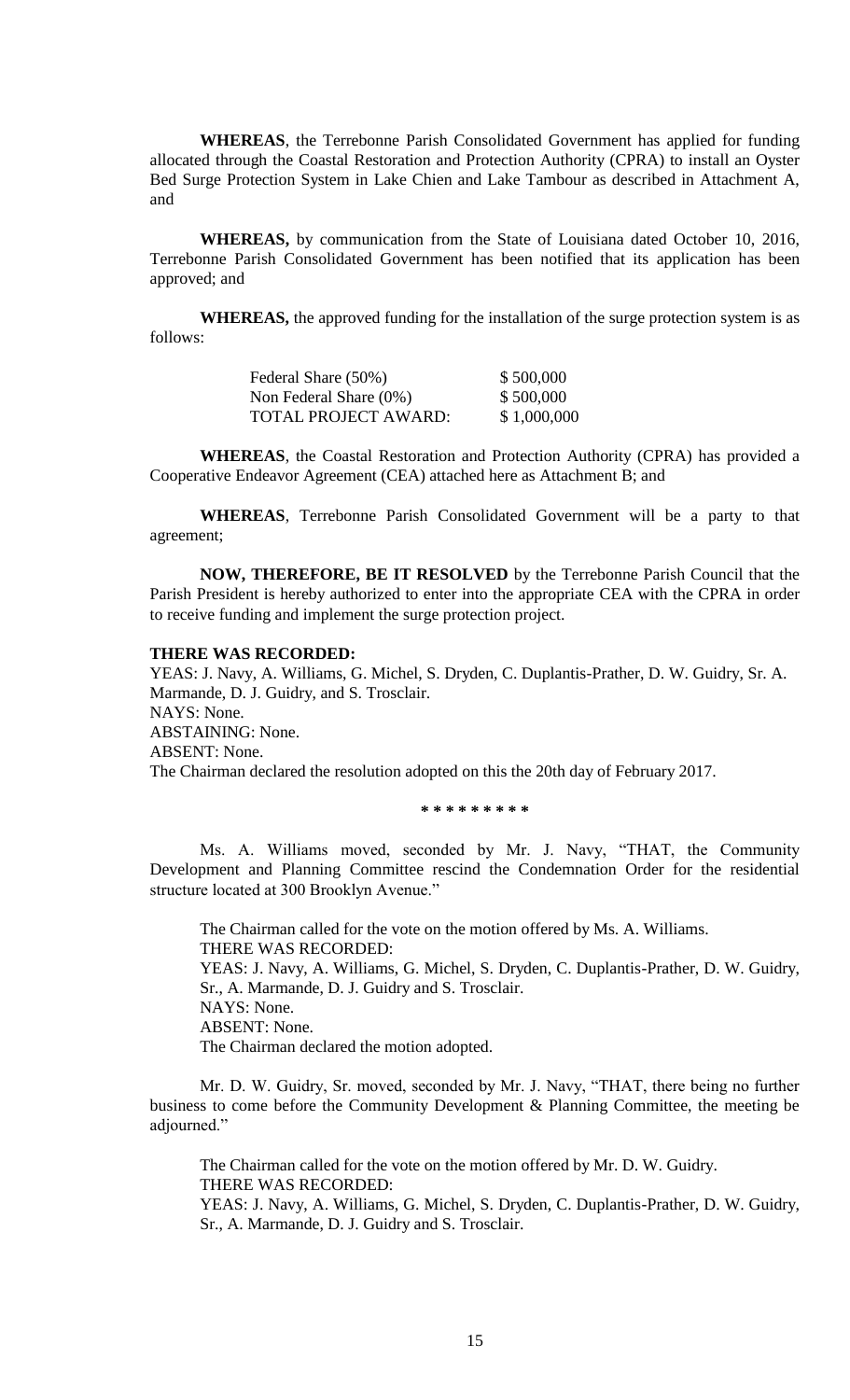NAYS: None. ABSENT: None. The Chairman declared the motion adopted and the meeting was adjourned at 6:12 p. m.

Steve Trosclair, Chairman

Tammy E. Triggs, Minute Clerk

Mr. S. Trosclair moved, seconded by Mr. G. Michel, "THAT, the Council accept and ratify the minutes of the Community Development and Planning meeting held on 02/20/17."

The Chairman called for a vote on the motion offered by Mr. S. Trosclair. THERE WAS RECORDED: YEAS: A. Williams, G. Michel, S. Dryden, C. Duplantis-Prather, D. W. Guidry, Sr., A. Marmande, D. J. Guidry and S. Trosclair. NAYS: None. ABSENT: J. Navy. The Chairman declared the motion adopted.

The Chairman called for a report on the Budget and Finance Committee meeting held on 02/20/17, whereupon the Committee Chairwoman, noting ratification of minutes calls public hearings on March 8, 2017 at 6:30 p.m., rendered the following:

## **BUDGET & FINANCE COMMITTEE**

### **FEBRUARY 20, 2017**

The Chairwoman, Arlanda Williams, called the Budget & Finance Committee meeting to order at 6:13 p. m. in the Terrebonne Parish Council Meeting Room with an Invocation offered by Committee member J. Navy and the Pledge of Allegiance led by Committee member C. Duplantis-Prather. Upon roll call, Committee Members recorded as present were: J. Navy, A. Williams, G. Michel, S. Dryden, C. Duplantis-Prather, D. W. Guidry, Sr., A, Marmande, D. J. Guidry and S. Trosclair. A quorum was declared present.

OFFERED BY: MR. D. W. GUIDRY, SR. SECONDED BY: MR. S. TROSCLAIR

#### **RESOLUTION NO. 17-071**

**WHEREAS**, on January 30, 2017 bids were received electronically via Central Auction House by the Terrebonne Parish Consolidated Government for Bid 17-WHSE-05 Purchase of New/ Unused Recreation Equipment for Team Sports (2017) (12-Month Requirements Contract), and

**WHEREAS,** after careful review by the Purchasing Division, Mary Crochet, Warehouse Manager and Sterling Washington, Recreation Director has been determined that the lowest qualified bids for items listed are that of Pyramid School Products, BSN Sports, Riddell and Staples Sporting Goods LLC, and

**WHEREAS,** should the awarded vendor be unable to supply the Warehouse Division with the required recreation equipment, the Warehouse Division shall be authorized to award the item(s) to the next lowest qualified bidder, and

**WHEREAS,** Parish Administration concurs with the recommendation to award the bids of Pyramid School Products, BSN Sports, Riddell and Staples Sporting Goods LLC for Bid 17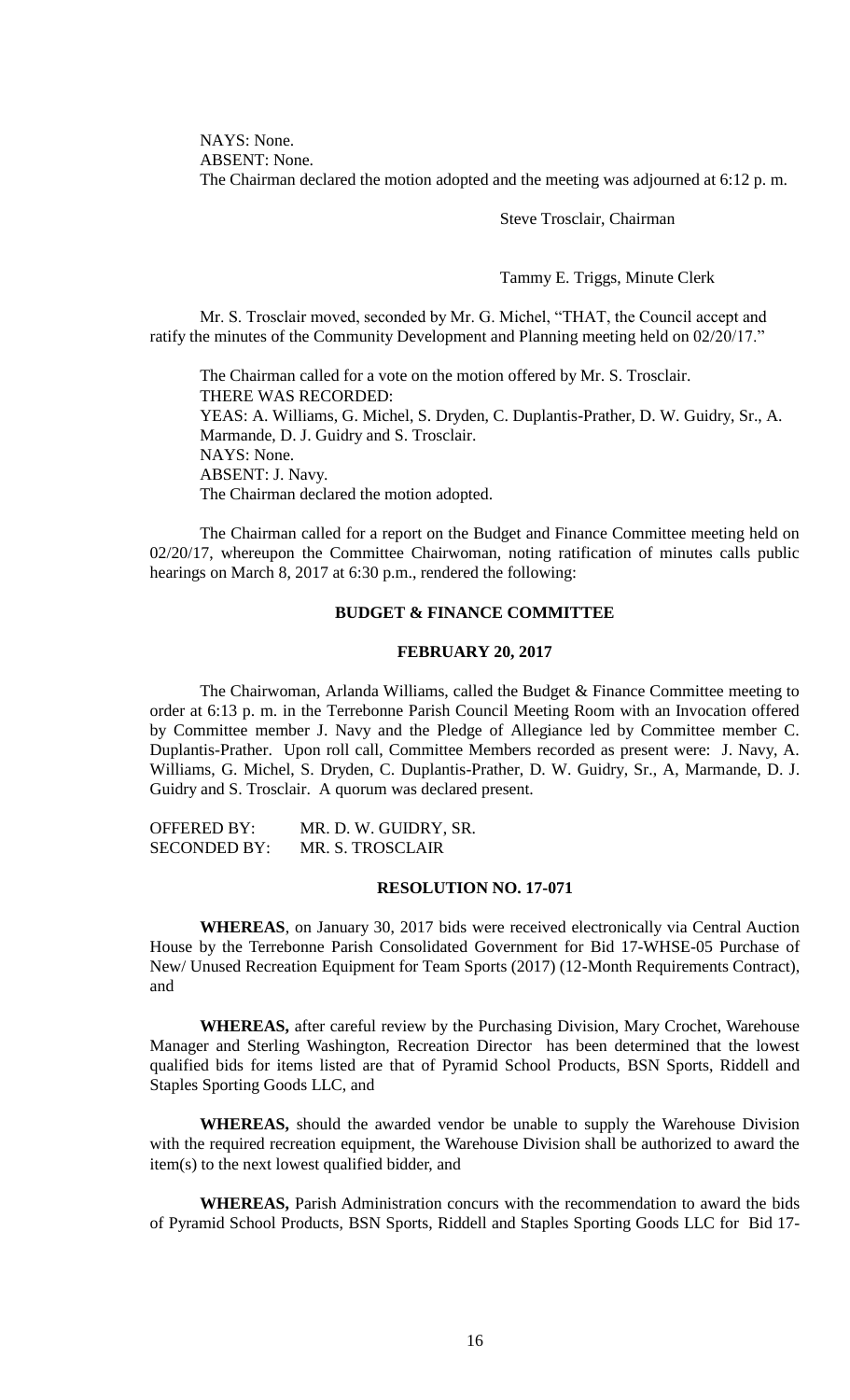WHSE-05 Purchase of New/ Unused Recreation Equipment for Team Sports (2017) (12-Month Requirements Contract) as per attached documents, and

**NOW, THEREFORE BE IT RESOLVED** by the Terrebonne Parish Council (Budget and Finance Committee), on behalf of the Terrebonne Parish Consolidated Government, that the recommendation of Parish Administration be approved for the purchase recreation equipment for team sports as per the attached documents.

#### **THERE WAS RECORDED:**

YEAS: J. Navy, A. Williams, S. Dryden, C. Duplantis-Prather, D. W. Guidry, Sr., A. Marmande, D. J. Guidry, and S. Trosclair. NAYS: None. ABSTAINING: None. ABSENT: G. Michel. The Chairwoman declared the resolution adopted on this the 20th day of February 2017.

#### \* \* \* \* \* \* \* \* \*

Mr. S. Dryden moved, seconded by Ms. C. Duplantis-Prather, "THAT, the Budget & Finance Committee introduce an ordinance to amend 2017 Adopted Operating Budget and the 5- Year Capital Outlay Budget of the Terrebonne Parish Consolidated Government for the following items and to provide for related matters:

- Safe Room East, \$990,796
- II. EOC Safe Room, \$2,335,487
- III. Upper Little Caillou Pump Station, \$779,206
- IV. Public Safety Fund-Houma Fire Dept., \$25,493
- V. Oyster Bed Surge Protection System, \$209,100

and call a public hearing on said matter on Wednesday, March 8, 2017 at 6:30 p.m."

The Chairwoman called for the vote on the motion offered by Mr. S. Dryden. THERE WAS RECORDED: YEAS: J. Navy, A. Williams, G. Michel, S. Dryden, C. Duplantis-Prather, D. W. Guidry, Sr., A. Marmande, D. J. Guidry and S. Trosclair. NAYS: None. ABSENT: None. The Chairwoman declared the motion adopted.

Mr. J. Navy moved, seconded by Mr. S. Trosclair, "THAT, the Budget & Finance Committee introduce of an ordinance to amend the 2017 Adopted Operating Budget and the 5- Year Capital Outlay Budget of the Terrebonne Parish Consolidated Government for the following items and to provide for related matters:

- I. Parishwide Recreation Fund, \$20,000
- II. Amend existing CEA
- III. Jeff Drive Reconstruction Project, \$115,000
- IV. Amend 2016 Road Maintenance Priority List

and call a public hearing on said matter on Wednesday, March 8, 2017 at 6:30 p.m."

The Chairwoman called for the vote on the motion offered by Mr. J. Navy. THERE WAS RECORDED: YEAS: J. Navy, A. Williams, G. Michel, S. Dryden, D. W. Guidry, Sr., A. Marmande, D. J. Guidry and S. Trosclair. NAYS: None.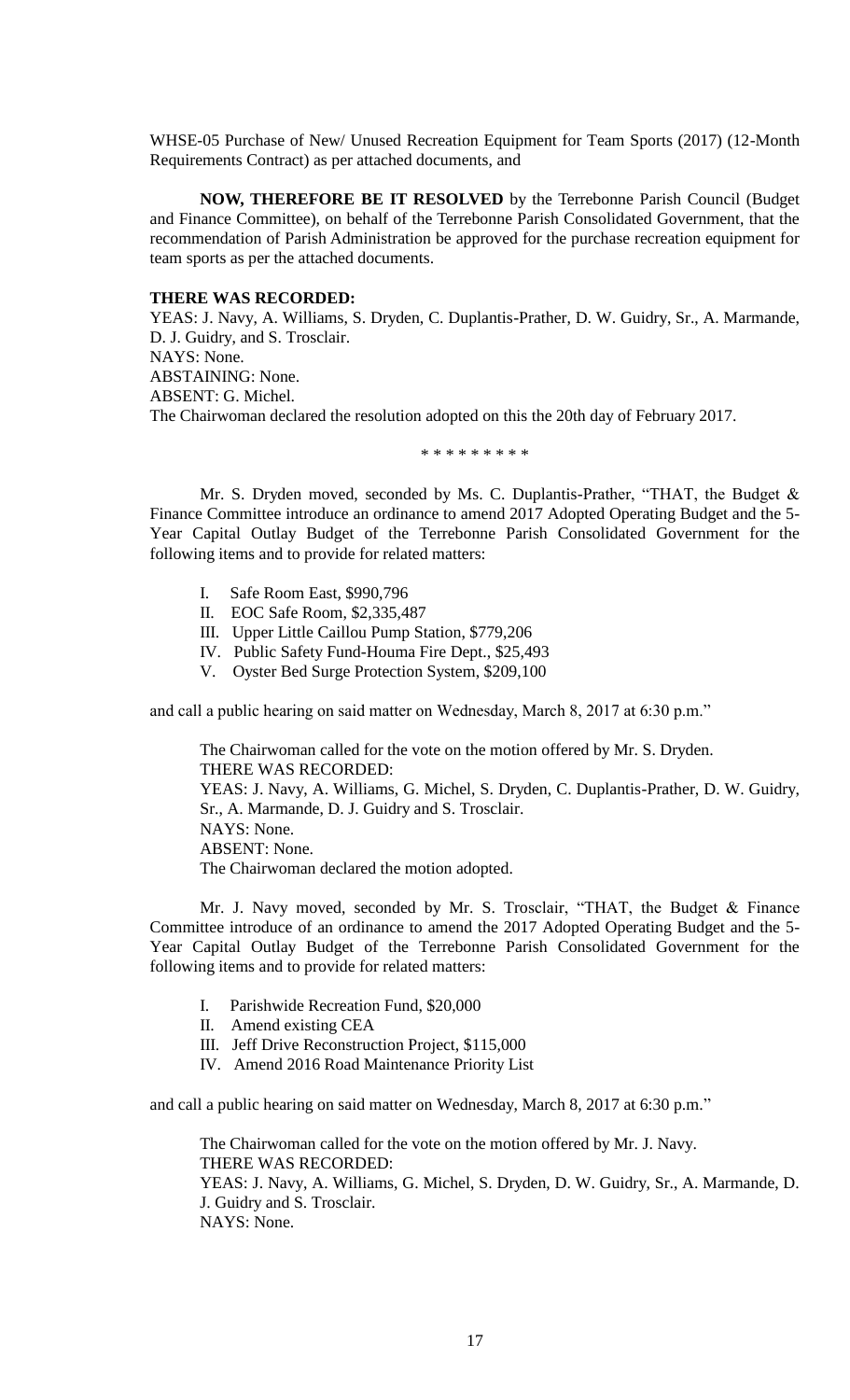ABSENT: C. Duplantis-Prather. The Chairwoman declared the motion adopted.

Mr. S. Trosclair moved, seconded by Mr. J. Navy, "THAT, there being no further business to come before the Budget & Finance Committee, the meeting be adjourned."

The Chairwoman called for the vote on the motion offered by Mr. S. Trosclair. THERE WAS RECORDED: YEAS: J. Navy, A. Williams, G. Michel, S. Dryden, D. W. Guidry, Sr., A. Marmande, D. J. Guidry and S. Trosclair. NAYS: None. ABSENT: C. Duplantis-Prather. The Chairwoman declared the motion adopted and the meeting was adjourned at 6:17

p.m.

Arlanda J. Williams, Chairwoman

Tammy E. Triggs, Minute Clerk

Ms. A. Williams moved, seconded by Mr. S. Dryden, "THAT, the Council accept and ratify the minutes of the Budget and Finance Committee meeting held on 02/20/17."

The Chairman called for a vote on the motion offered by Ms. A. Williams. THERE WAS RECORDED: YEAS: A. Williams, G. Michel, S. Dryden, C. Duplantis-Prather, D. W. Guidry, Sr., A. Marmande, D. J. Guidry and S. Trosclair. NAYS: None. ABSENT: J. Navy. The Chairman declared the motion adopted.

The Chairman called for a report on the Policy, Procedure and Legal Committee meeting held on 02/20/17, whereupon the Committee Chairman, noting ratification of minutes calls a public hearing on March 8, 2017 at 6:30 p.m., rendered the following:

### **POLICY, PROCEDURE, & LEGAL COMMITTEE**

### **FEBRUARY 20, 2017**

The Chairman, Gerald Michel, called the Policy, Procedure, & Legal Committee meeting to order at 6:19 p.m. in the Terrebonne Parish Council Meeting Room with an Invocation offered by Committee member S. Trosclair and the Pledge of Allegiance led by Committee member C. Duplantis-Prather. Upon roll call, Committee Members recorded as present were: J. Navy, G. Michel, S. Dryden, C. Duplantis-Prather, D. W. Guidry, Sr., A. Marmande, D. J. Guidry and S. Trosclair. Committee member A. Williams was recorded as absent. A quorum was declared present.

Ms. C. Duplantis-Prather moved, seconded by Mr. S. Trosclair, "THAT, the Policy, Procedure, & Legal Committee approve the co-sponsorship request from The Haven, Inc. for the annual Spring fundraiser 'Home is Where the Heart is' at the Houma-Terrebonne Civic Center on March 25, 2017."

The Chairman called for the vote on the motion offered by Ms. C. Duplantis-Prather. THERE WAS RECORDED: YEAS: J. Navy, G. Michel, S. Dryden, C. Duplantis-Prather, D. W. Guidry, Sr., A. Marmande, D. J. Guidry and S. Trosclair.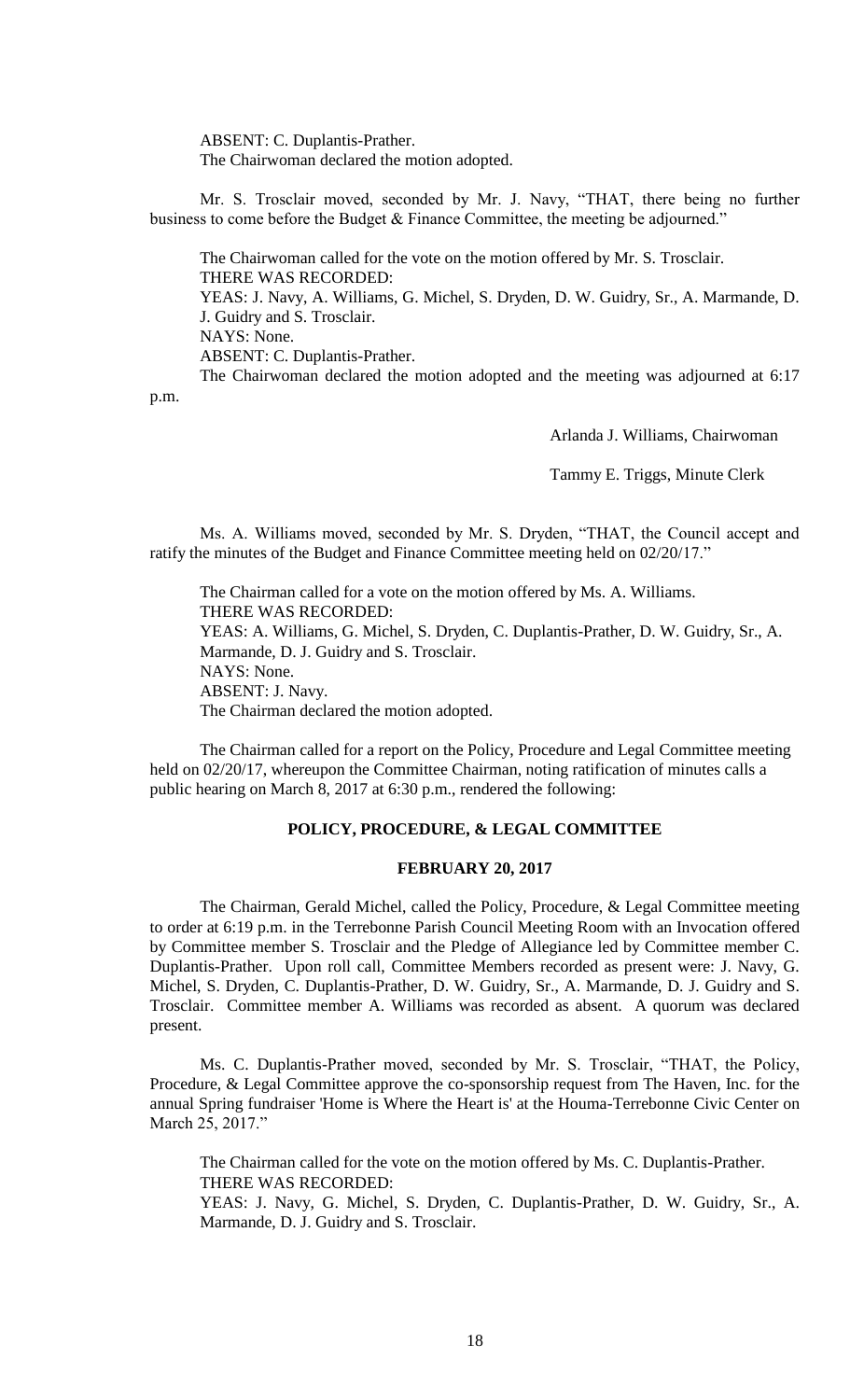NAYS: None. ABSENT: A. Williams. The Chairman declared the motion adopted.

OFFERED BY: MR. S. TROSCLAIR SECONDED BY: MR. D. W. GUIDRY, SR.

# **RESOLUTION NO. 17-072**

**WHEREAS,** Terrebonne Parish Consolidated Government (TPCG) is authorized to provide Boiler and Machinery coverage through its Department of Risk Management; and

**WHEREAS,** Administration and the Risk Management Department reviewed and analyzed Boiler and Machinery Insurance quotes and submits a recommendation for Boiler and Machinery coverage; and

**WHEREAS**, it is the recommendation of Administration and the Risk Management Department that the attached schedule of Boiler and Machinery Insurance premiums become accepted effective for March 1, 2017.

**NOW THEREFORE BE IT RESOLVED,** by the Terrebonne Parish Council (Policy, Procedure and legal Committee) on behalf of the Terrebonne Parish Consolidated Government that the recommendation of Administration and the Risk Management Department is to accept the attached schedule for Boiler and Machinery premiums effective for March 1, 2017.

#### **THERE WAS RECORDED:**

YEAS: J. Navy, G. Michel, S. Dryden, C. Duplantis-Prather, D. W. Guidry, Sr., A. Marmande, D. J. Guidry, and S. Trosclair. NAYS: None. ABSTAINING: None. ABSENT: A. Williams. The Chairman declared the resolution adopted on this the 20th day of February 2017.

\* \* \* \* \* \* \* \* \*

Parish President G. Dove announced that the parish saved \$49,000.00 on the aforementioned policy. He congratulated and thanked Mr. Leo Ledet, President of Ledet Insurance and Terrebonne Parish Director of Human Resources and Risk Management J. Dana Ortego, for a job well done.

Mr. D. J. Guidry moved, seconded by Mr. J. Navy, "THAT, the Policy, Procedure, & Legal Committee approve the co-sponsorship of the annual Mechanicville Black History Program on Thursday, February 23, 2017 at 6:00 p.m."

The Chairman called for the vote on the motion offered by Mr. D. J. Guidry. THERE WAS RECORDED: YEAS: J. Navy, G. Michel, S. Dryden, C. Duplantis-Prather, D. W. Guidry, Sr., A. Marmande, D. J. Guidry and S. Trosclair. NAYS: None. ABSENT: A. Williams. The Chairman declared the motion adopted.

Mr. S. Trosclair moved, seconded by Mr. A. Marmande, "THAT, the Policy, Procedure, & Legal Committee introduce an ordinance that will approve a building contract agreement for the Christian Congregation of Jehovah's Witnesses to provide event rental services at the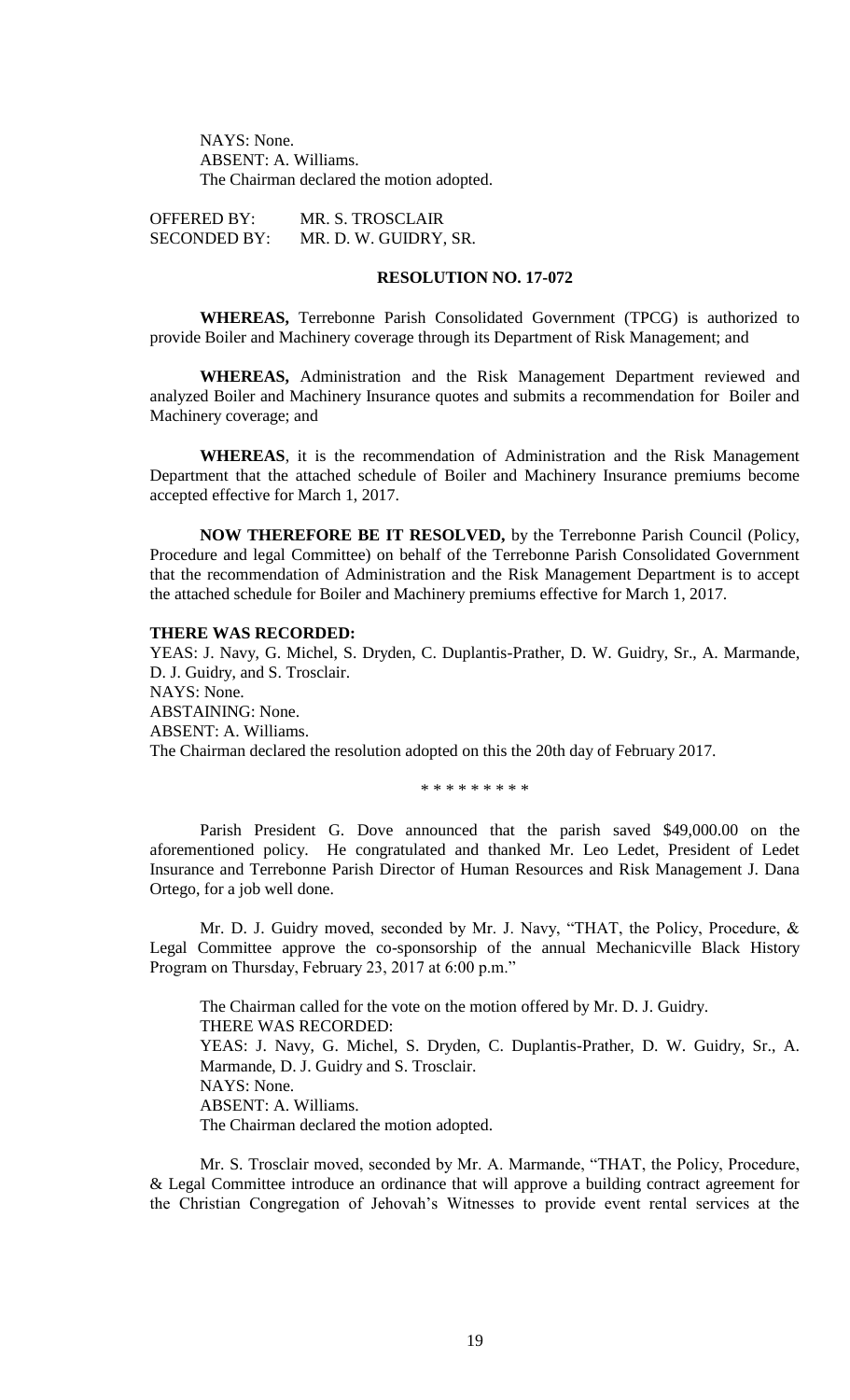Houma-Terrebonne Civic Center and call a public hearing on Wednesday, March 8, 2017 at 6:30 p.m."

The Chairman called for the vote on the motion offered by Mr. S. Trosclair. THERE WAS RECORDED: YEAS: J. Navy, G. Michel, S. Dryden, C. Duplantis-Prather, D. W. Guidry, Sr., A. Marmande, D. J. Guidry and S. Trosclair. NAYS: None. ABSENT: A. Williams. The Chairman declared the motion adopted.

Mr. A. Marmande moved, seconded by Mr. D. W. Guidry, Sr., "THAT, the Policy. Procedure and Legal Committee approve a request received from the Terrebonne Parish School Board for their 2017 High School Graduation ceremonies for the waiver of fees (with the exception of fees for set-up services) for use of the Houma-Terrebonne Civic Center."

The Chairman called for the vote on the motion offered by Mr. A. Marmande. THERE WAS RECORDED: YEAS: G. Michel, C. Duplantis-Prather, D. W. Guidry, Sr., A. Marmande, D. J. Guidry and S. Trosclair. NAYS: None. ABSENT: A. Williams. ABSTAINING: J. Navy and S. Dryden. The Chairman declared the motion adopted.

Mr. S. Trosclair moved, seconded by Mr. A. Marmande, "THAT, there being no further business to come before the Policy, Procedure, & Legal Committee, the meeting be adjourned."

The Chairman called for the vote on the motion offered by Mr. S. Trosclair. THERE WAS RECORDED:

YEAS: J. Navy, G. Michel, S. Dryden, C. Duplantis-Prather, D. W. Guidry, Sr., A. Marmande, D. J. Guidry and S. Trosclair.

NAYS: None.

ABSENT: A. Williams.

The Chairman declared the motion adopted and the meeting was adjourned at 6:22 p.m.

Gerald Michel, Chairman

Tammy E. Triggs, Minute Clerk

Mr. G. Michel moved, seconded by Mr. S. Dryden, "THAT, the Council accept and ratify the minutes of the Policy, Procedure and Legal Committee meeting held on 02/20/17."

The Chairman called for a vote on the motion offered by Mr. G. Michel. THERE WAS RECORDED: YEAS: A. Williams, G. Michel, S. Dryden, C. Duplantis-Prather, D. W. Guidry, Sr., A. Marmande, D. J. Guidry and S. Trosclair. NAYS: None. ABSENT: J. Navy. The Chairman declared the motion adopted.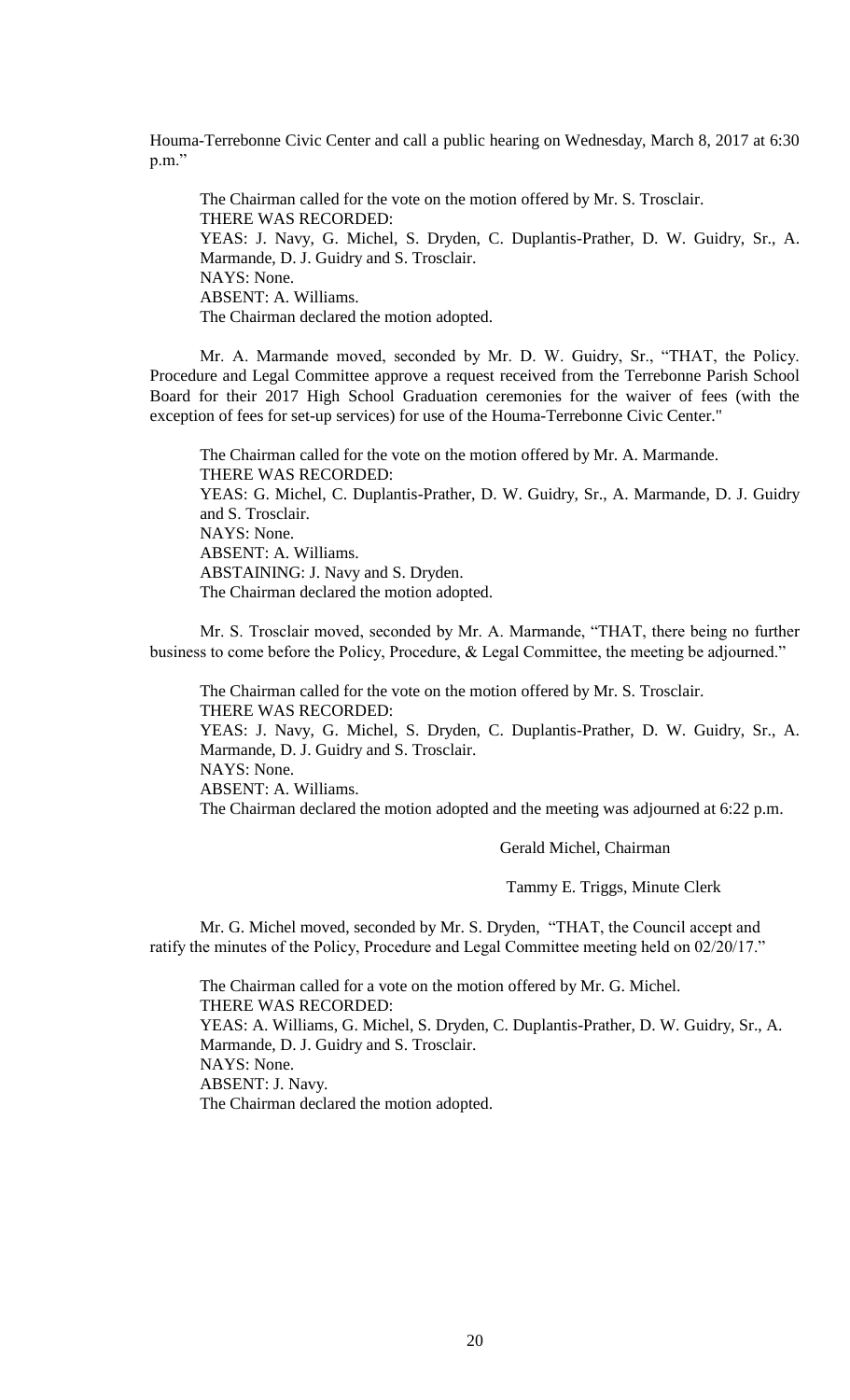Mr. S. Trosclair moved, seconded by Ms. A. Williams, ""THAT, the Council approve the following street light list:

INSTALL TWO (2) 1000-WATT LED LIGHTING AT THE NEW MECHANICVILLE COMMUNITY/RECREATION CENTER 2814 SENATOR STREET; RLD #3A; ENTERGY; JOHN NAVY; DISTRICT 1

INSTALL STREET LIGHT AT 2453 LA. HIGHWAY 315, THERIOT, LA. **(LA. DOTD PERMIT REQUIRED – TO BE APPLIED FOR BY TPCG UTILTIES DEPT**.); SLECA; RLD # 10; AL MARMANDE; DISTRICT 7

CHANGE THE EXISTING STREET LIGHT AT 3031 SPRINGFIELD TO LED LIGHTING; RLD # 2; TPCG; DARRIN GUIDRY, SR.; DISTRICT 6

INCREASE THE WATTAGE OF THIRTEEN (13) STREET LIGHTS ALONG AYCOCK STREET TO 250-WATTS HPS OR LED EQUIVALENT; USD RLD; CITY OF HOUMA; JOHN NAVY; DISTRICT 1."

The Chairman called for a vote on the motion offered by Mr. S. Trosclair. THERE WAS RECORDED: YEAS: A. Williams, G. Michel, S. Dryden, C. Duplantis-Prather, D. W. Guidry, Sr., A. Marmande, D. J. Guidry and S. Trosclair. NAYS: None. ABSENT: J. Navy. The Chairman declared the motion adopted.

Ms. A. Williams moved, seconded by Mr. S. Trosclair, "THAT, the Council open nominations for the one expiring term on 02/24/17 on the Recreation District No. 8 Board, nominate Mr. Charles Bellizana; close nominations and re-appoint Mr. Charles Bellizana to serve another term on the Recreation District No. 8 Board."

The Chairman called for a vote on the motion offered by Ms. A. Williams. THERE WAS RECORDED: YEAS: A. Williams, G. Michel, S. Dryden, C. Duplantis-Prather, D. W. Guidry, Sr., A. Marmande, D. J. Guidry and S. Trosclair. NAYS: None. ABSENT: J. Navy. The Chairman declared the motion adopted.

Ms. A. Williams moved, seconded by Mr. S. Trosclair, "THAT, the Council open nominations for the four expiring terms on 02/23/17 on the Terrebonne Parish Tree Board, nominate Ms. Linda Brashier, Mr. Barton Joffrion, Ms. Monica Harris and Ms. Diane Theriot; close nominations and re-appoint Ms. Linda Brashier, Mr. Barton Joffrion, Ms. Monica Harris and Ms. Diane Theriot to serve another term on the Terrebonne Parish Tree Board."

The Chairman called for a vote on the motion offered by Ms. A. Williams. THERE WAS RECORDED: YEAS: A. Williams, G. Michel, S. Dryden, C. Duplantis-Prather, D. W. Guidry, Sr., A. Marmande, D. J. Guidry and S. Trosclair. NAYS: None. ABSENT: J. Navy. The Chairman declared the motion adopted.

Ms. A. Williams moved, seconded by Mr. A. Marmande, "THAT, the Council open nominations for the one expiring term appointed by the Council (African American) on the Terrebonne Economic Development Authority, nominate Mr. Michael LaGarde; close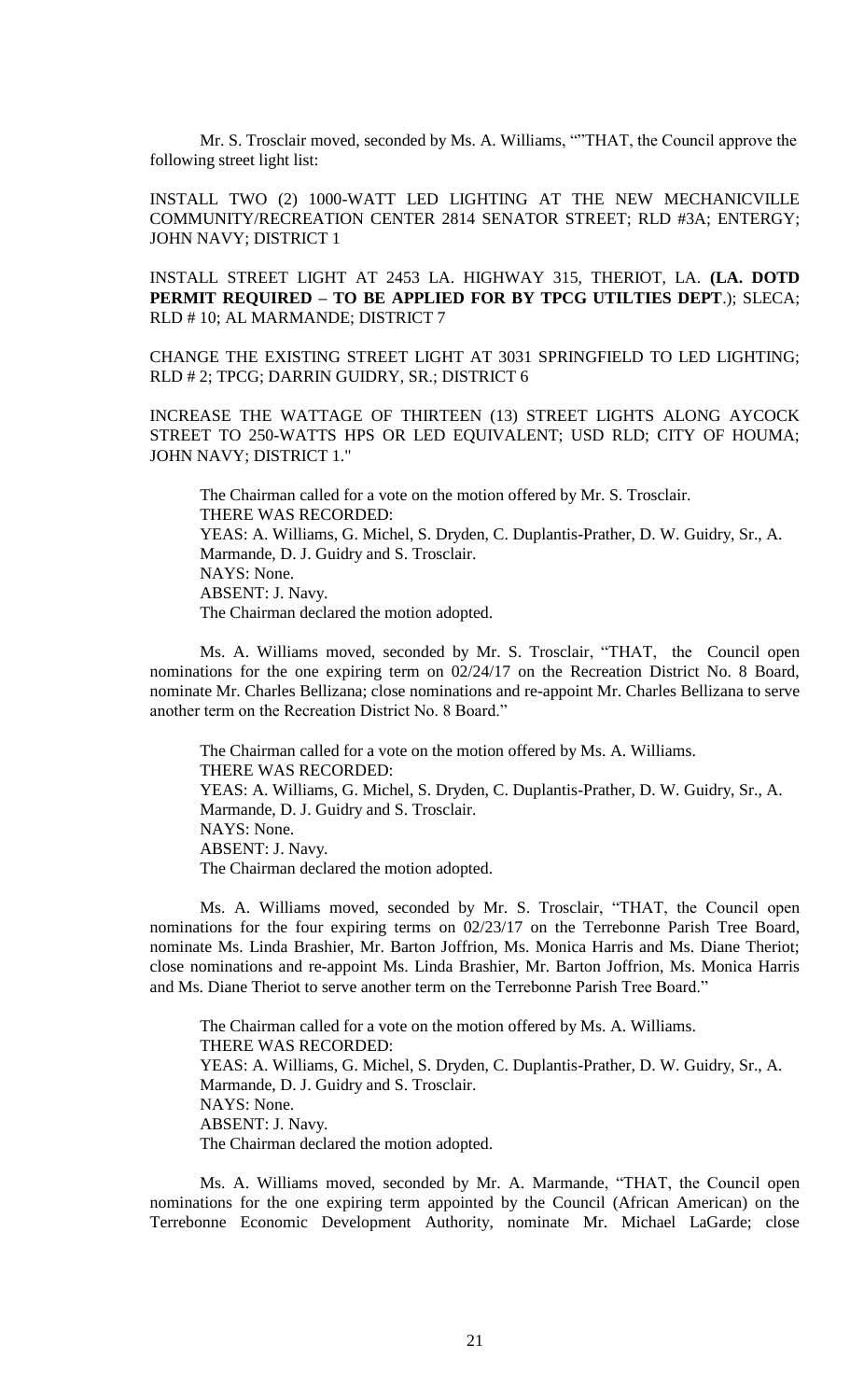nominations and appoint Mr. Michael LaGarde to serve a term on the Terrebonne Economic Development Authority."

The Chairman called for a vote on the motion offered by Ms. A. Williams. THERE WAS RECORDED: YEAS: J. Navy, A. Williams, G. Michel, S. Dryden, C. Duplantis-Prather, D. W. Guidry, Sr., A. Marmande, D. J. Guidry and S. Trosclair. NAYS: None. ABSENT: J. Navy. The Chairman declared the motion adopted.

Mr. G. Michel moved, seconded by Mr. S. Dryden, "THAT, the Council open nominations for the one expired term on the Bayou Cane Fire Protection District Board, nominate Mr. Bobby Arceneaux; close nominations and appoint Mr. Bobby Arceneaux to serve a term on the Bayou Cane Fire Protection District Board."

The Chairman called for a vote on the motion offered by Mr. G. Michel. THERE WAS RECORDED: YEAS: A. Williams, G. Michel, S. Dryden, C. Duplantis-Prather, D. W. Guidry, Sr., A. Marmande, D. J. Guidry and S. Trosclair. NAYS: None. ABSENT: J. Navy. The Chairman declared the motion adopted.

 Mr. Bobby Arceneaux thanked the Council and Administration for this appointment and expressed his passion for Terrebonne Parish and his willingness to serve.

Ms. A. Williams moved, seconded by Ms. C. Duplantis-Prather, "THAT, it now being 6:30 p.m., the Council open public hearings."

The Chairman called for a vote on the motion offered by Ms. A Williams. THERE WAS RECORDED: YEAS: A. Williams, G. Michel, S. Dryden, C. Duplantis-Prather, D. W. Guidry, Sr., A. Marmande, D. J. Guidry and S. Trosclair. NAYS: None. ABSENT: J. Navy. The Chairman declared the motion adopted.

The Chairman recognized the public for comments on the following:

A. A proposed ordinance to amend the zoning map of the Parish of Terrebonne so as to Rezone from R-2 (Two –Family Residential District) to C-3 (Neighborhood Commercial District), Lots 8 & 9, Block 4, Garnet Addition to the City of Houma, Terrebonne Parish, Louisiana; Motivatit Seafoods, LLC, applicant.

There were no comments from the public on the proposed ordinance.

Ms. C. Duplantis-Prather moved, seconded by Ms. A. Williams, "THAT, the Council close the aforementioned public hearing."

The Chairman called for a vote on the motion offered by Ms. C. Duplantis-Prather. THERE WAS RECORDED: YEAS: A. Williams, G. Michel, S. Dryden, C. Duplantis-Prather, D. W. Guidry, Sr., A. Marmande, D. J. Guidry and S. Trosclair. NAYS: None.

ABSENT: J. Navy.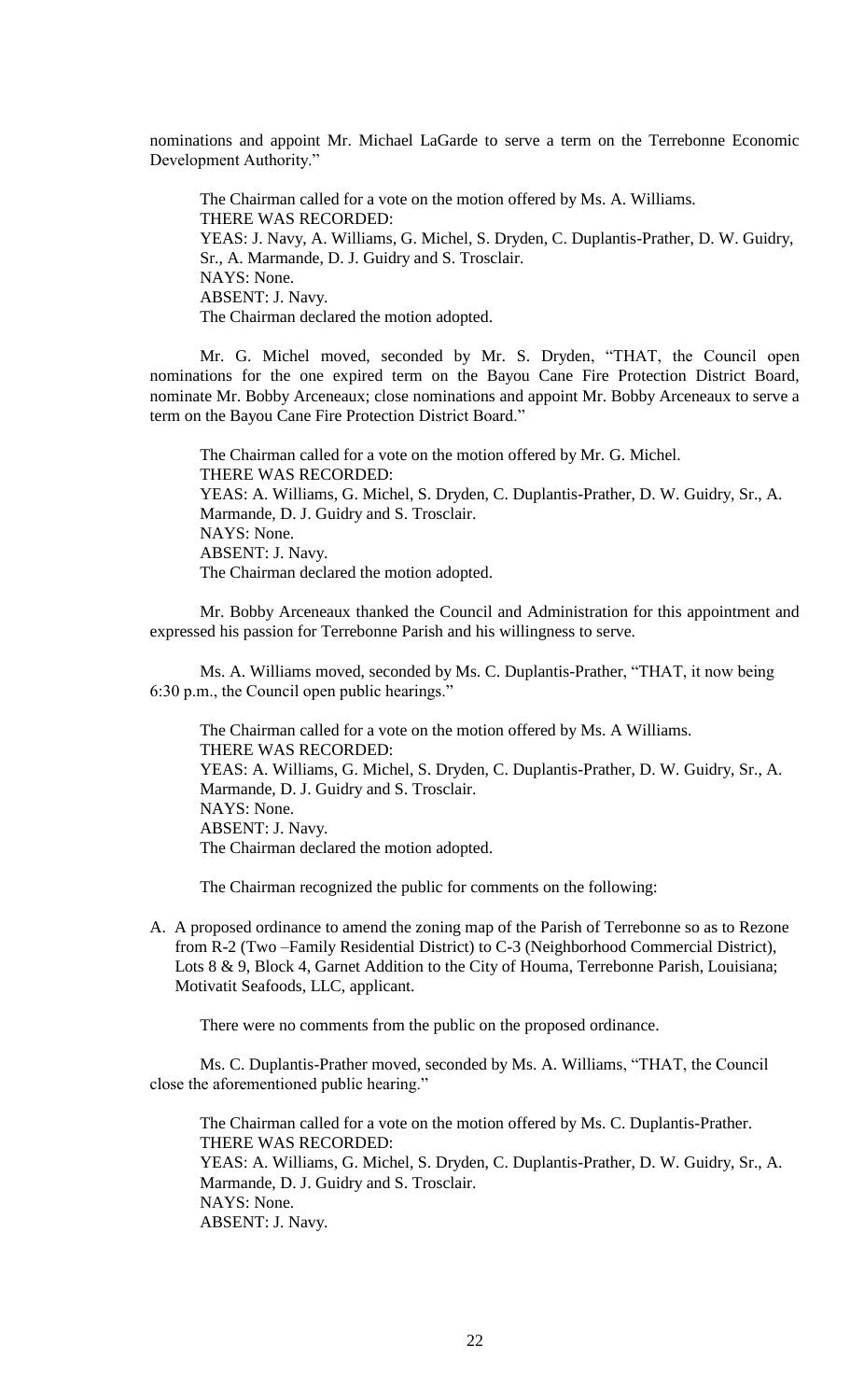The Chairman declared the motion adopted.

OFFERED BY: MS. C. DUPLANTIS PRATHER SECONDED BY: MR. S. TROSCLAIR

## **ORDINANCE NO. 8818**

AN ORDINANCE TO AMEND THE ZONING MAP OF THE PARISH OF TERREBONNE SO AS TO REZONE FROM R-2 (TWO-FAMILY RESIDENTIAL DISTRICT) TO C-3 (NEIGHBORHOOD COMMERCIAL DISTRICT); LOTS 8 & 9, BLOCK 4, GARNET ADDITION TO THE CITY OF HOUMA, TERREBONNE PARISH, LOUISIANA; MOTIVATIT SEAFOODS, LLC, APPLICANT.

**WHEREAS,** the Terrebonne Parish Council, on behalf of the Terrebonne Parish Consolidated Government, hereby declares that it has adopted a resolution giving notice of intent to adopt the following ordinance hereto; and

**WHEREAS,** the Terrebonne Parish Council, on behalf of the Terrebonne Parish Consolidated Government, has conducted a public hearing on Wednesday, February 22, 2017; and

**WHEREAS,** after considering all comments received, if any, the following action is hereby taken.

**NOW, THEREFORE, BE IT ORDAINED** by the Terrebonne Parish Council, on behalf of the Terrebonne Parish Consolidated Government, that the Zoning Map of the Parish of Terrebonne be hereby amended so as to rezone from R-2 (Two-Family Residential District) to C-3 (Neighborhood Commercial District), Lots 8 & 9, Block 4, Garnet Addition to the City of Houma, Terrebonne Parish, Louisiana.

### **SECTION I**

If any word, clause, phrase, section or other portion of this ordinance shall be declared null, void, invalid, illegal, or unconstitutional, the remaining words, clauses, phrases, sections and other portions of this ordinance shall remain in full force and effect, the provisions of this ordinance hereby being declared to be severable.

### **SECTION II**

This ordinance shall become effective upon approval by the Parish President or as otherwise provided in Section 2-13(b) of the Home Rule Charter for a Consolidated Government for Terrebonne Parish, whichever occurs sooner.

This ordinance, having been introduced and laid on the table for at least two weeks, was voted upon as follows:

THERE WAS RECORDED: YEAS: A. Williams, G. Michel, S. Dryden, C. Duplantis-Prather, D.W. Guidry, Sr., A. Marmande, D. J. Guidry and S. Trosclair. NAYS: None. NOT VOTING: None. ABSTAINING: None. ABSENT: J. Navy. The Chairman declared the ordinance adopted on this, the 22nd day February 2017.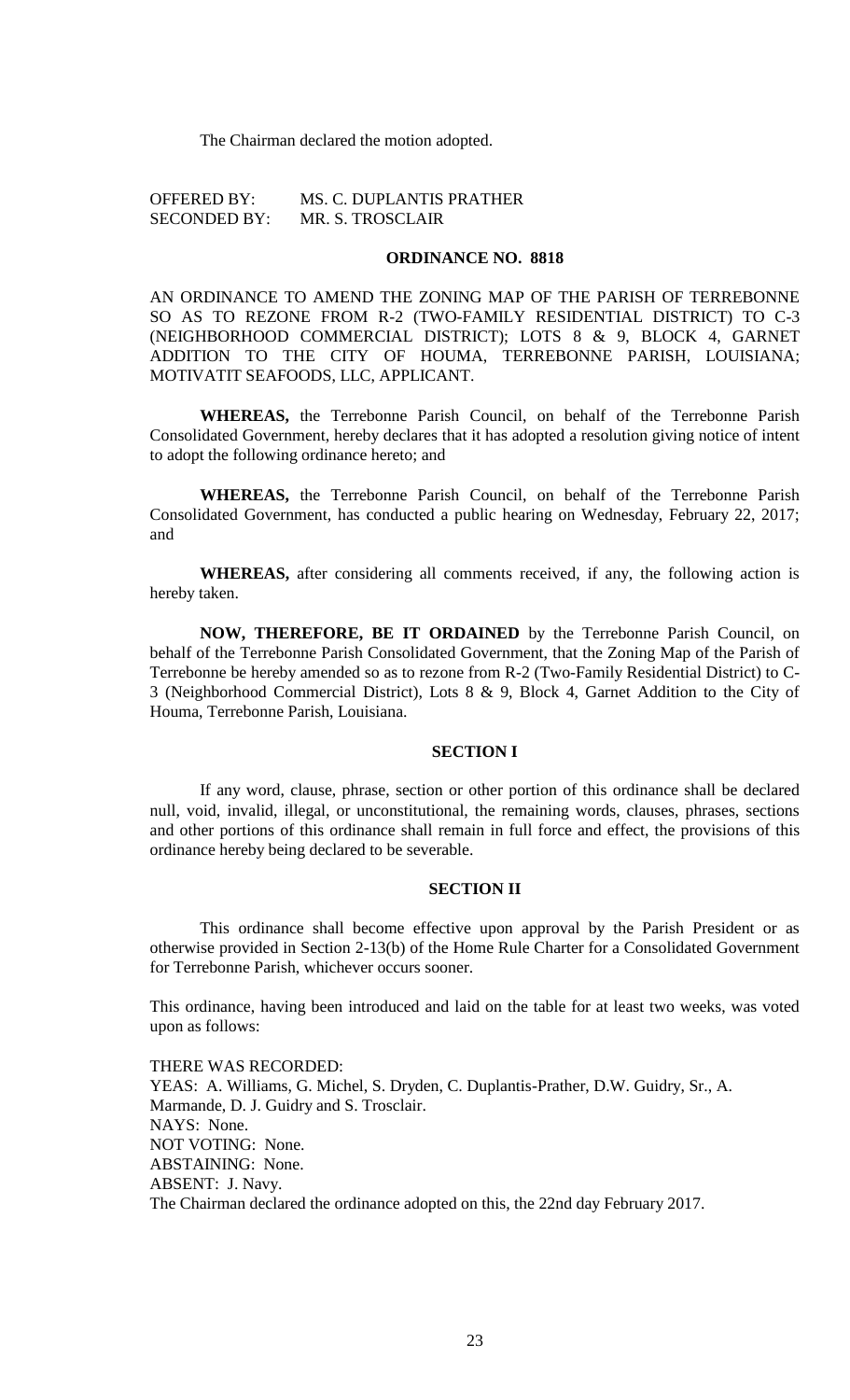The Chairman recognized the public for comments on the following:

- B. A PROPOSED ORDINANCE TO AMEND THE 2017 ADOPTED OPERATING BUDGET AND THE 5-YEAR CAPITAL OUTLAY OF THE TERREBONNE PARISH CONSOLIDATED GOVERNMENT FOR THE FOLLOWING ITEM AND TO PROVIDE FOR RELATED MATTERS.
	- I. Bayou Gardens Extension, \$618,000

There were no comments from the public on the proposed ordinance.

Mr. S. Dryden moved, seconded by Ms. A. Williams, "THAT, the Council close the aforementioned public hearing."

The Chairman called for a vote on the motion offered by Mr. S. Dryden. THERE WAS RECORDED: YEAS: A. Williams, G. Michel, S. Dryden, C. Duplantis-Prather, D. W. Guidry, Sr., A. Marmande, D. J. Guidry and S. Trosclair. NAYS: None. ABSENT: J. Navy. The Chairman declared the motion adopted.

OFFERED BY: MR. S. DRYDEN SECONDED BY: MS. A. WILLIAMS

#### **ORDINANCE NO. 8819**

AN ORDINANCE TO AMEND THE 2017 ADOPTED OPERATING BUDGET AND THE 5- YEAR CAPITAL OUTLAY OF THE TERREBONNE PARISH CONSOLIDATED GOVERNMENT FOR THE FOLLOWING ITEMS AND TO PROVIDE FOR RELATED MATTERS.

I. Bayou Gardens Extension, \$618,000

#### **SECTION I**

**WHEREAS**, the Parish administration has received project estimates for the Bayou Gardens Blvd Extension and will need an additional \$618,000, and

**WHEREAS,** at this time, Bayou Gardens Extension Project will encompass the hard surface of the embankment which will use \$450,000 from the Westside Blvd. project and \$168,000 from the Thompson Road Extension project as its source of funding.

**NOW, THEREFORE BE IT ORDAINED**, by the Terrebonne Parish Council, on behalf of the Terrebonne Parish Consolidated Government, that the Five Year Capital Outlay Budget of the Terrebonne Parish Consolidated Government be amended for 2017 for the Bayou Gardens Extension. (Attachment A)

#### **SECTION II**

If any word, clause, phrase, section or other portion of this ordinance shall be declared null, void, invalid, illegal, or unconstitutional, the remaining words, clauses, phrases, sections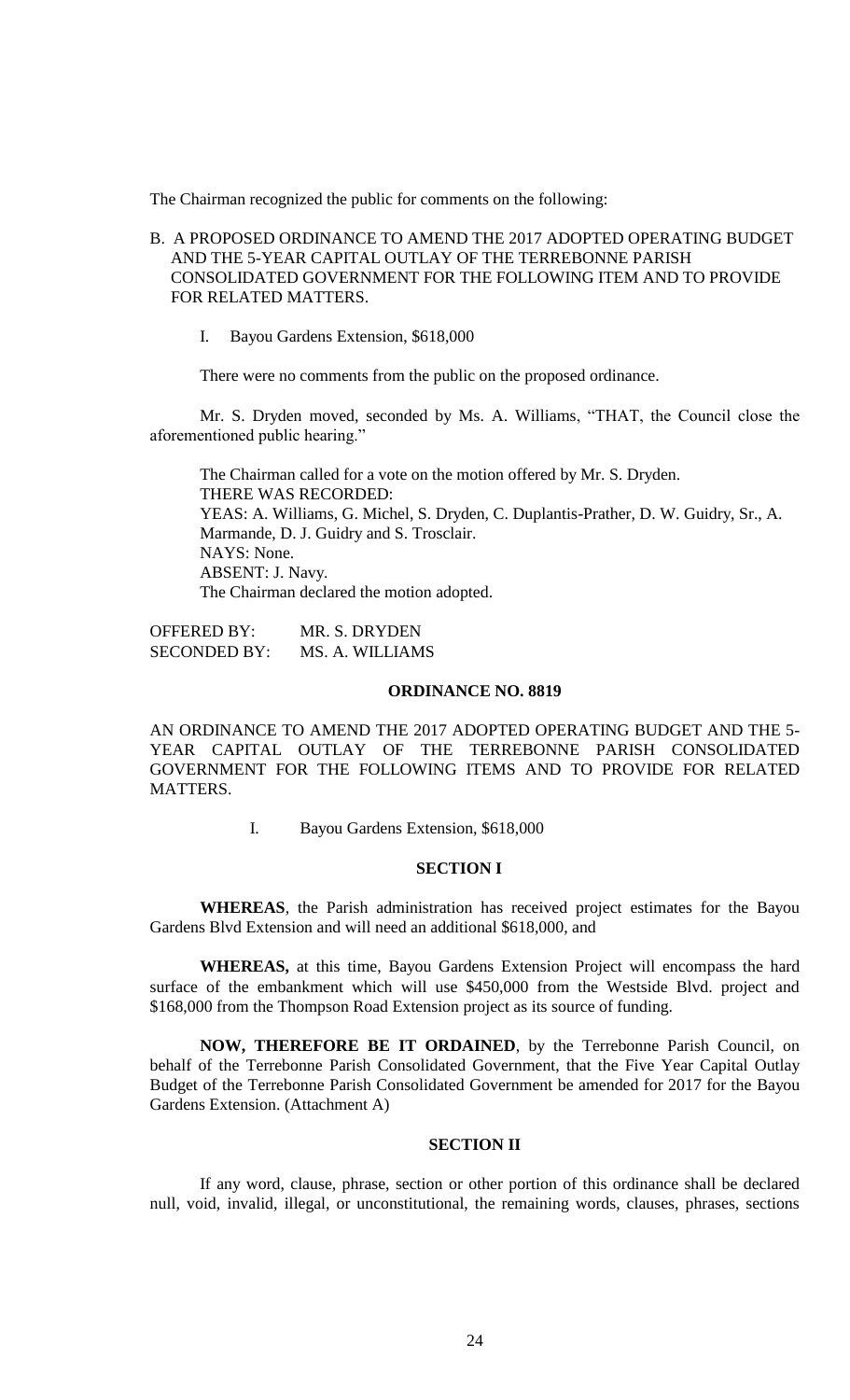and other portions of this ordinance shall remain in full force and effect, the provisions of this ordinance hereby being declared to be severable.

### **SECTION III**

This ordinance shall become effective upon approval by the Parish President or as otherwise provided in Section 2-13(b) of the Home Rule Charter for a Consolidated Government for Terrebonne Parish, whichever occurs sooner.

This ordinance, having been introduced and laid on the table for at least two weeks, was voted upon as follows:

THERE WAS RECORDED: YEAS: A. Williams, G. Michel, S. Dryden, C. Duplantis-Prather, D.W. Guidry, Sr., A. Marmande, D. J. Guidry and S. Trosclair. NAYS: None. NOT VOTING: None. ABSTAINING: None. ABSENT: J. Navy.

The Chairman declared the ordinance adopted on this, the 22nd day February 2017.

## **ATTACHMENT A - Bayou Gardens Ext.**

|                                  | 2017           |               |                |
|----------------------------------|----------------|---------------|----------------|
|                                  | <b>Adopted</b> | <b>Change</b> | <b>Amended</b> |
|                                  |                |               |                |
| Westside Blvd Phase II           | 476.131        | (450,000)     | 26.131         |
| <b>Thompson Road Constrution</b> | 832.479        | (168,000)     | 664.479        |
| <b>Bayou Gardens Extension</b>   | 699.460        | 618,000       | 1,317,460      |

The Chairman recognized the public for comments on the following:

- C. A PROPOSED ORDINANCE TO AMEND THE 2017 ADOPTED OPERATING BUDGET AND THE 5-YEAR CAPITAL OUTLAY BUDGET OF THE TERREBONNE PARISH CONSOLIDATED GOVERNMENT FOR THE FOLLOWING ITEMS:
	- I. Houma Police –Vehicle Repair, \$1,000
	- II. Downtown Development Corp., \$325
	- III. Houma-Police –Walmart Donation, \$1,000
	- IV. Bayou LaCarpe Drainage Improvement Project, \$1,794

There were no comments from the public on the proposed ordinance.

Mr. S. Trosclair moved, seconded by Ms. A. Williams, "THAT, the Council close the aforementioned public hearing."

The Chairman called for a vote on the motion offered by Mr. S. Trosclair. THERE WAS RECORDED: YEAS: A. Williams, G. Michel, S. Dryden, C. Duplantis-Prather, D. W. Guidry, Sr., A. Marmande, D. J. Guidry and S. Trosclair. NAYS: None. ABSENT: J. Navy. The Chairman declared the motion adopted.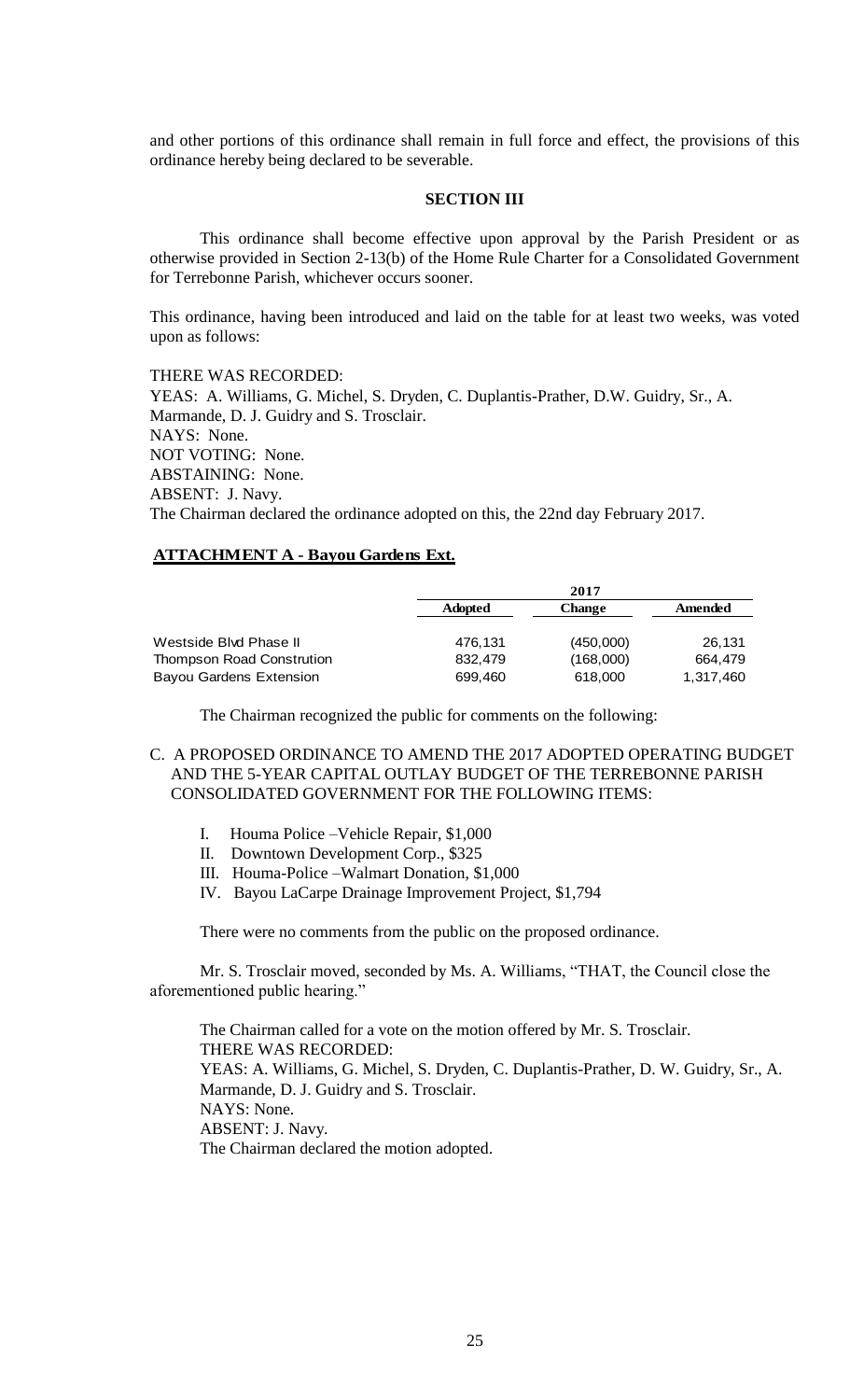| <b>OFFERED BY:</b>  | MS. A. WILLIAMS  |
|---------------------|------------------|
| <b>SECONDED BY:</b> | MR. S. TROSCLAIR |

#### **ORDINANCE NO. 8820**

# AN ORDINANCE TO AMEND THE 2017 ADOPTED OPERATING BUDGET AND THE 5- YEAR CAPITAL OUTLAY BUDGET OF THE TERREBONNE PARISH CONSOLIDATED GOVERNMENT FOR THE FOLLOWING ITEMS:

- II. Houma Police-Vehicle Repair, \$1,000
- III. Downtown Development Corp., \$325
- IV. Houma Police-Walmart Donation, \$1,000
- V. Bayou LaCarpe Drainage Improvement Project, \$1,794

### **SECTION I**

**WHEREAS,** the Houma Police Department received \$1,000 reimbursement for damages occurred to unit #365, and

**WHEREAS,** this reimbursement needs to be reflected in the Paint/Body Repairs account for the impending repairs to the vehicle.

**NOW, THEREFORE BE IT FURTHER ORDAINED**, by the Terrebonne Parish Council, on behalf of the Terrebonne Parish Consolidated Government, that the 2017 Adopted Operating Budget be amended to recognize the reimbursement for damages occurred to the Houma Police Department vehicle. (Attachment A)

### **SECTION II**

**WHEREAS,** the Downtown Development Corporation received \$325 reimbursement for damages to a pole housing the security cameras located in the Ellender lot, and

**WHEREAS,** this reimbursement will replenish the Operating Supplies account to repair the pole.

**NOW, THEREFORE BE IT FURTHER ORDAINED,** by the Terrebonne Parish Council, on behalf of the Terrebonne Parish Consolidated Government, that the 2017 Adopted Operating Budget be amended to recognize the reimbursement for damages to the Downtown Development Corporation pole. (Attachment B)

## **SECTION III**

**WHEREAS,** the Houma Police Department applied and received a donation from Walmart to work on educating and assisting the children and teenagers within the community, and

**WHEREAS,** the donation of \$1,000 will be put into the Operating Supplies account to purchase supplies needed for educating the children and teenagers.

**NOW, THEREFORE BE IT FURTHER ORDAINED,** by the Terrebonne Parish Council, on behalf of the Terrebonne Parish Consolidated Government, that the 2017 Adopted Budget of the Terrebonne Parish Consolidated Government be amended to recognize the donation from Walmart to the Houma Police Department. (Attachment C)

## **SECTION IV**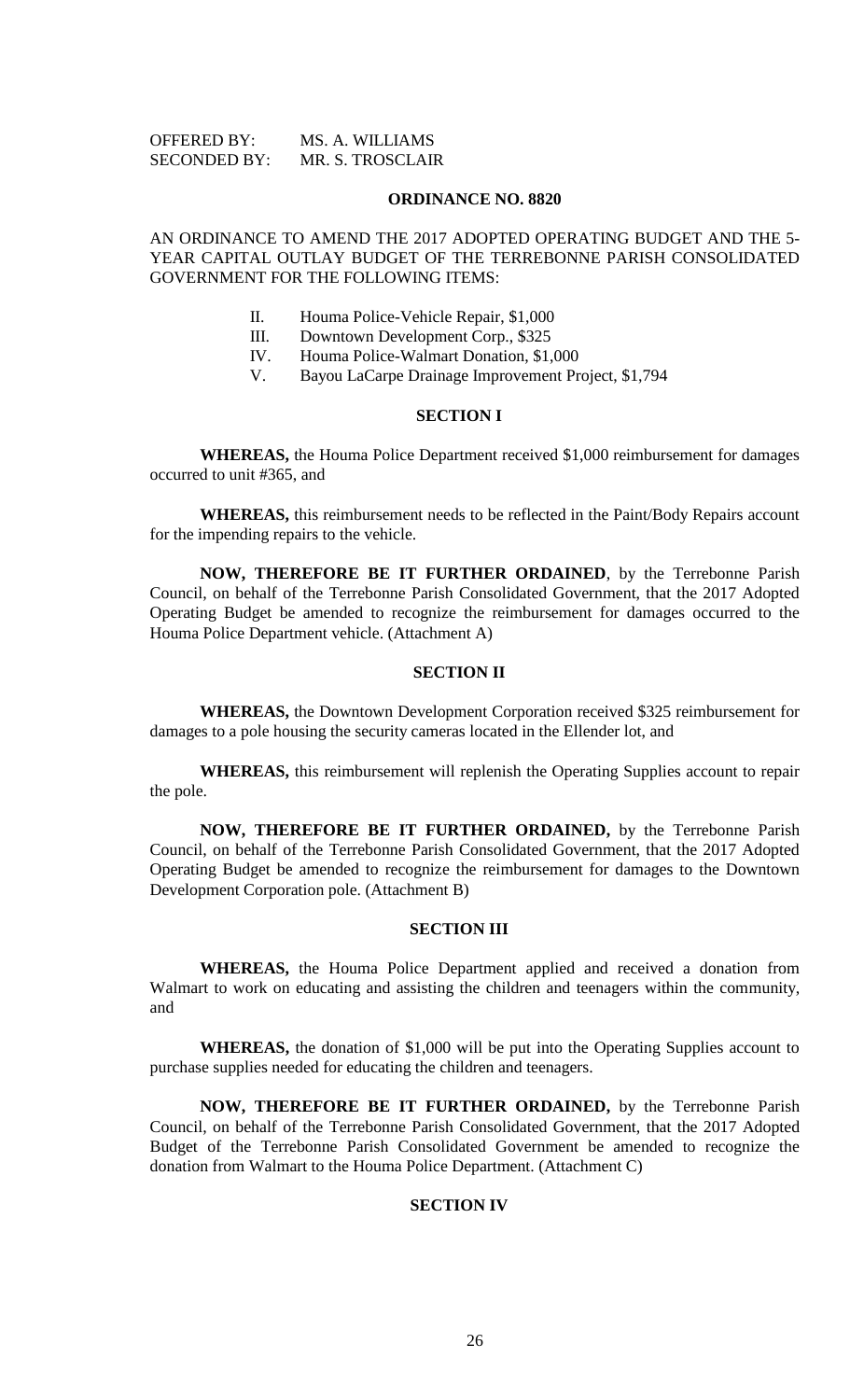**WHEREAS,** Administration is requesting funds be moved from the Levee Improvement Project to the Bayou LaCarpe Drainage Improvements Project for \$1,794, and

**WHEREAS,** the funds will be used for Engineering costs.

**NOW, THEREFORE BE IT FURTHER ORDAINED**, by the Terrebonne Parish Council, on behalf of the Terrebonne Parish Consolidated Government, that the 2017 Adopted Operating Budget and 5 Year Capital Outlay be amended for the Bayou LaCarpe Drainage Improvements Project. (Attachment D)

## **SECTION V**

If any word, clause, phrase, section or other portion of this ordinance shall be declared null, void, invalid, illegal, or unconstitutional, the remaining words, clauses, phrases, sections and other portions of this ordinance shall remain in full force and effect, the provisions of this ordinance hereby being declared to be severable.

#### **SECTION VI**

This ordinance shall become effective upon approval by the Parish President or as otherwise provided in Section 2-13(b) of the Home Rule Charter for a Consolidated Government for Terrebonne Parish, whichever occurs sooner.

This ordinance, having been introduced and laid on the table for at least two weeks, was voted upon as follows:

THERE WAS RECORDED: YEAS: A. Williams, G. Michel, S. Dryden, C. Duplantis-Prather, D.W. Guidry, Sr., A. Marmande, D. J. Guidry and S. Trosclair. NAYS: None. NOT VOTING: None. ABSTAINING: None. ABSENT: J. Navy. The Chairman declared the ordinance adopted on this, the 22nd day February 2017.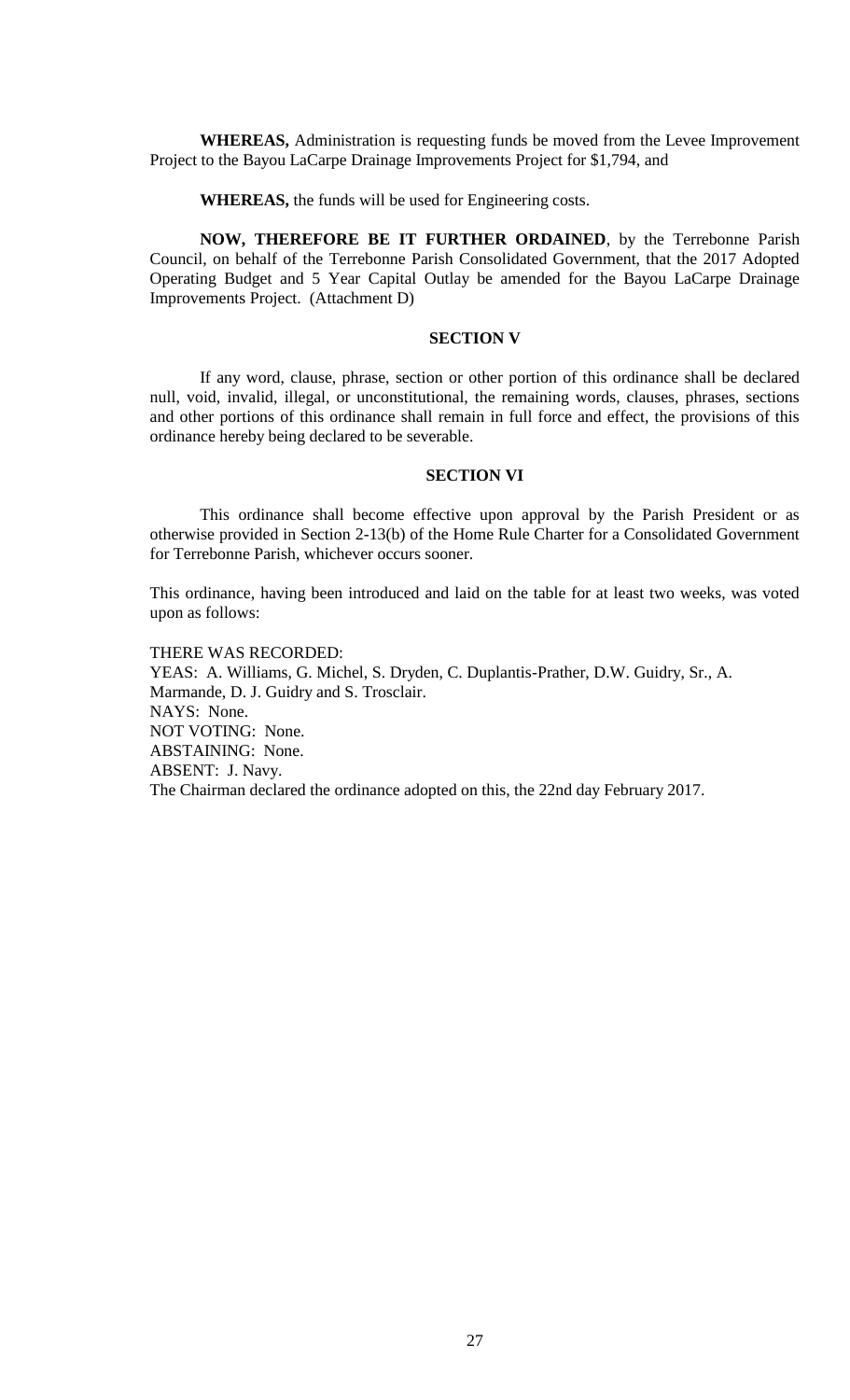# **ATTACHMENT A - Houma Police Department**

|                         | 2017           |               |         |
|-------------------------|----------------|---------------|---------|
|                         | <b>Adopted</b> | <b>Change</b> | Amended |
|                         |                |               |         |
| Paint/Body Repairs      | 10.000         | 1.000         | 11,000  |
| Fund Balance (decrease) | N/A            | (1,000)       | N/A     |

## **ATTACHMENT B - Downtown Development Corp.**

|                              | 2017            |               |         |
|------------------------------|-----------------|---------------|---------|
|                              | <b>Adopted</b>  | <b>Change</b> | Amended |
| Compensation Property Damage | $\qquad \qquad$ | (325)         | (325)   |
| <b>Operating Supplies</b>    | $\qquad \qquad$ | 325           | 325     |

### **ATTACHMENT C - Houma Police Department**

|                                     | 2017           |         |         |
|-------------------------------------|----------------|---------|---------|
|                                     | <b>Adopted</b> | Change  | Amended |
| <b>Community Policing Donations</b> | $\,$           | (1,000) | (1,000) |
| <b>Operating Supplies</b>           | 17.500         | 1.000   | 18,500  |

# **ATTACHMENT D - Bayou LaCarpe Drainage Improvement Project**

|                                     | 2017           |               |         |
|-------------------------------------|----------------|---------------|---------|
|                                     | <b>Adopted</b> | <b>Change</b> | Amended |
|                                     |                |               |         |
| Levee Improvements                  | 217,216        | (1,794)       | 215,422 |
| Bayou LaCarpe Drainage Improvements | (1.794)        | 1.794         | -       |

The Chairman recognized the public for comments on the following:

D. A proposed ordinance that will appoint Mr. Keith Hampton as a Council Minute Clerk, set the salary and set an effective date of March 1, 2017.

There were no comments from the public on the proposed ordinance.

Ms. C. Duplantis-Prather moved, seconded unanimously, "THAT, the Council close the aforementioned public hearing."

The Chairman called for a vote on the motion offered by Ms. C. Duplantis-Prather. THERE WAS RECORDED: YEAS: A. Williams, G. Michel, S. Dryden, C. Duplantis-Prather, D. W. Guidry, Sr., A. Marmande, D. J. Guidry and S. Trosclair . NAYS: None. ABSENT: J. Navy. The Chairman declared the motion adopted.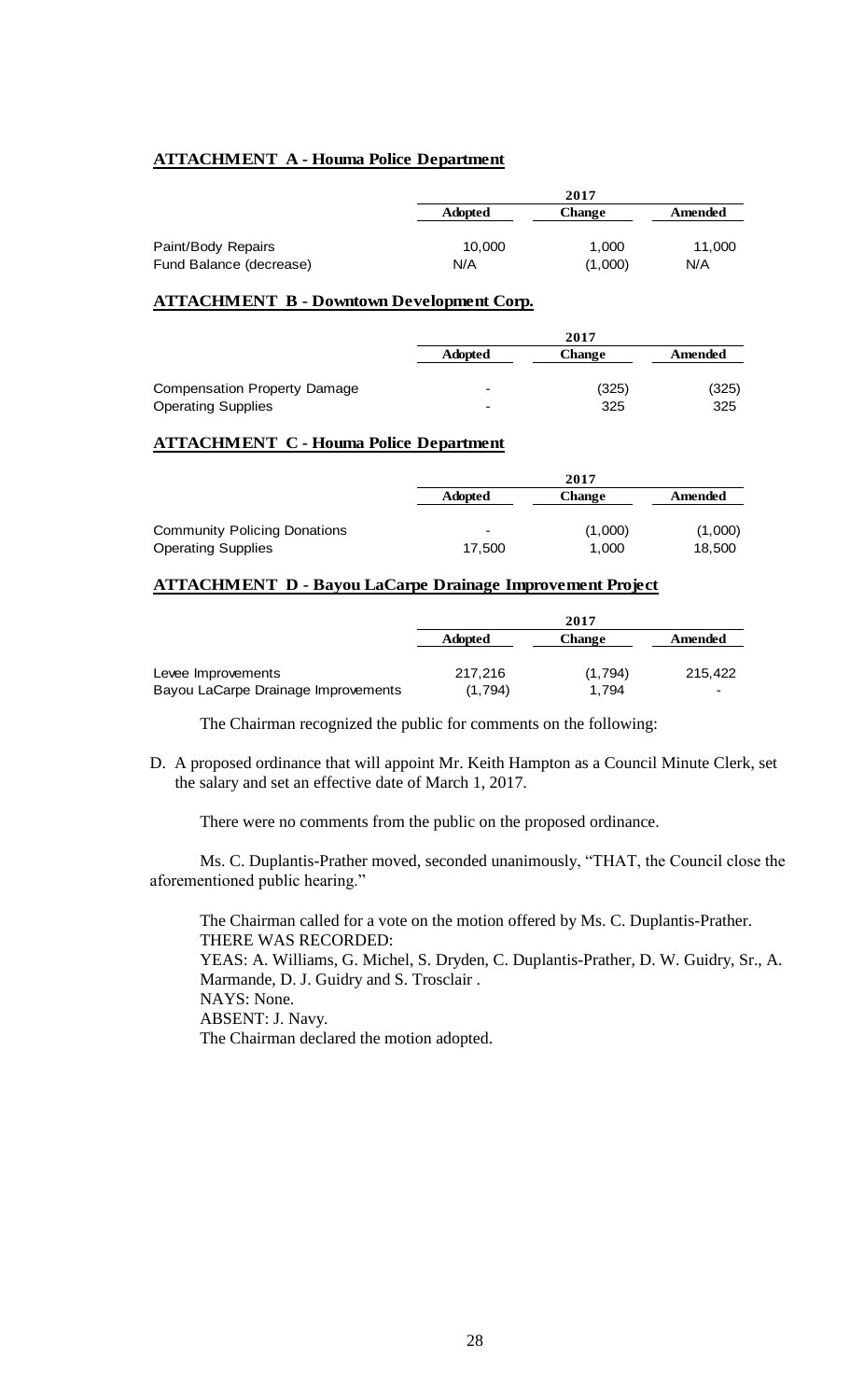| <b>OFFERED BY:</b> | MS. C. DUPLANTIS-PRATHER |
|--------------------|--------------------------|
| <b>SECONDED:</b>   | <b>UNANIMOUSLY</b>       |

#### **ORDINANCE NO. 8821**

# AN ORDINANCE TO APPOINT A TERREBONNE PARISH COUNCIL MINUTE CLERK, TO SET THE SALARY, AND TO SET AN EFFECTIVE DATE RELATIVE THERETO.

**WHEREAS,** Section 2-10 of the Home Rule Charter requires approval of the Terrebonne Parish Council to appoint clerical personnel as members of the Council Staff; and

**NOW, THEREFORE BE IT ORDAINED**, by the Terrebonne Parish Council, on behalf of the Terrebonne Parish Consolidated Government, that Keith Hampton be appointed to the position of Terrebonne Parish Council Minute Clerk, effective March 1, 2017, and that the salary of the aforementioned individual be set as follows:

Grade 107 Minute Clerk \$14.29 an hour

### **SECTION I**

If any word, clause, phrase, section or other portion of this ordinance shall be declared null, void, invalid, illegal, or unconstitutional, the remaining words, clauses, phrases, sections and other portions of this ordinance shall remain in full force and effect, the provisions of this ordinance hereby being declared to be severable.

### **SECTION II**

This ordinance shall become effective upon approval by the Parish President or as otherwise provided in Section 2-13(b) of the Home Rule Charter for a Consolidated Government for Terrebonne Parish, whichever occurs sooner.

This ordinance, having been introduced and laid on the table for at least two weeks, was voted upon as follows:

THERE WAS RECORDED:

YEAS: A. Williams, G. Michel, S. Dryden, C. Duplantis-Prather, D.W. Guidry, Sr., A. Marmande, D. J. Guidry and S. Trosclair. NAYS: None. NOT VOTING: None. ABSTAINING: None. ABSENT: J. Navy. The Chairman declared the ordinance adopted on this, the 22nd day February 2017.

Mr. Keith Hampton thanked the Council for the opportunity to serve them and believing in his ability to do a good job. He also thanked his former supervisor and staff members for working so diligently with him.

The Chairman recognized the public for comments on the following:

E. A proposed ordinance that will revoke the right-of-way for approximately 130 linear feet of Parish Road 63, otherwise known as Mayfield Rd.

There were no comments from the public on the proposed ordinance.

Mr. A. Marmande moved, seconded by Mr. S. Trosclair, "THAT, the Council close the aforementioned public hearing."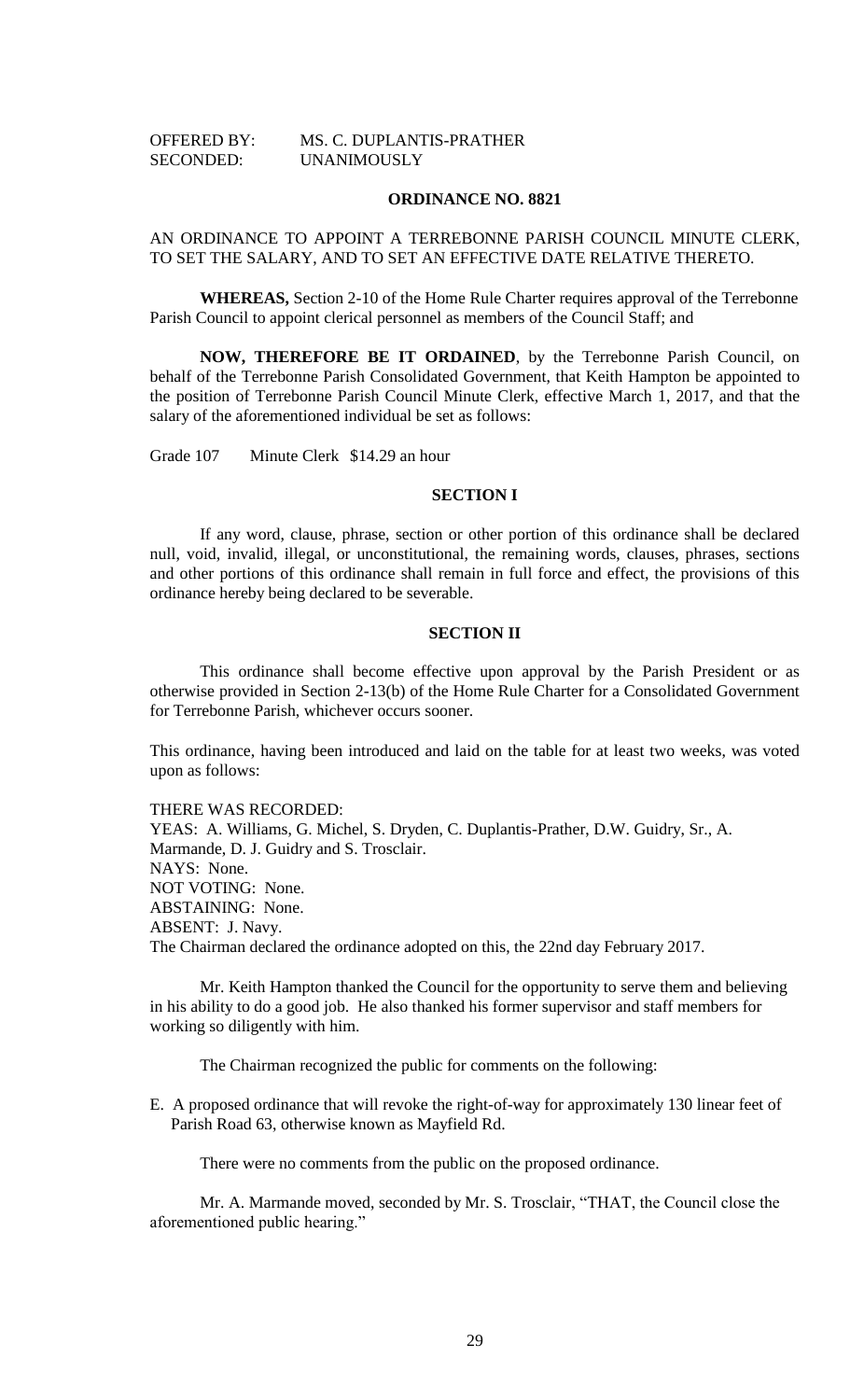The Chairman called for a vote on the motion offered by Mr. A. Marmande. THERE WAS RECORDED: YEAS: A. Williams, G. Michel, S. Dryden, C. Duplantis-Prather, D. W. Guidry, Sr., A. Marmande, D. J. Guidry and S. Trosclair. NAYS: None. ABSENT: J. Navy. The Chairman declared the motion adopted.

OFFERED BY: MR. A. MARMANDE SECONDED BY: MR. S. TROSCLAIR

#### **ORDINANCE NO. 8822**

## AN ORDINANCE TO REVOKE THE RIGHT-OF-WAY FOR APPROXIMATELY 130 LINEAR FEET OF PARISH ROAD 63 OTHERWISE KNOWN AS MAYFIELD RD.

#### **SECTION I**

BE IT ORDAINED that the Terrebonne Parish Council, in regular session convened, acting pursuant to the Home Rule Charter for a Consolidated Government, does hereby revoke the dedication of Right-of-Way for approximately 130 linear feet of Parish Road 63 otherwise known as Mayfield Road as more fully shown on the plat entitled "Proposed Public Right-of-Way Revocation Along Mayfield Road From End of Pavement to the Houma Navigation Canal", and attached as Exhibit "A".

### **SECTION II**

**BE IT FURTHER ORDAINED** that this revocation is conditioned upon this section of road in question does not serve a public purpose and does not further the interests of the Parish and Parish Road System.

### **SECTION III**

If any word, clause, phrase, section or other portion of this ordinance shall be declared null, void, invalid, illegal, or unconstitutional, the remaining words, clauses, phrases, sections and other portions of this ordinance shall remain in full force and effect, the provisions of this ordinance hereby being declared to be severable.

#### **SECTION IV**

This ordinance shall become effective upon approval by the Parish President or as otherwise provided in Section 2-13(b) of the Home Rule Charter for a Consolidated Government for Terrebonne Parish, whichever occurs sooner.

This ordinance, having been introduced and laid on the table for at least two weeks, was voted upon as follows:

THERE WAS RECORDED: YEAS: A. Williams, G. Michel, S. Dryden, C. Duplantis-Prather, D.W. Guidry, Sr., A. Marmande, D. J. Guidry and S. Trosclair. NAYS: None. NOT VOTING: None. ABSTAINING: None. ABSENT: J. Navy. The Chairman declared the ordinance adopted on this, the 22nd day February 2017.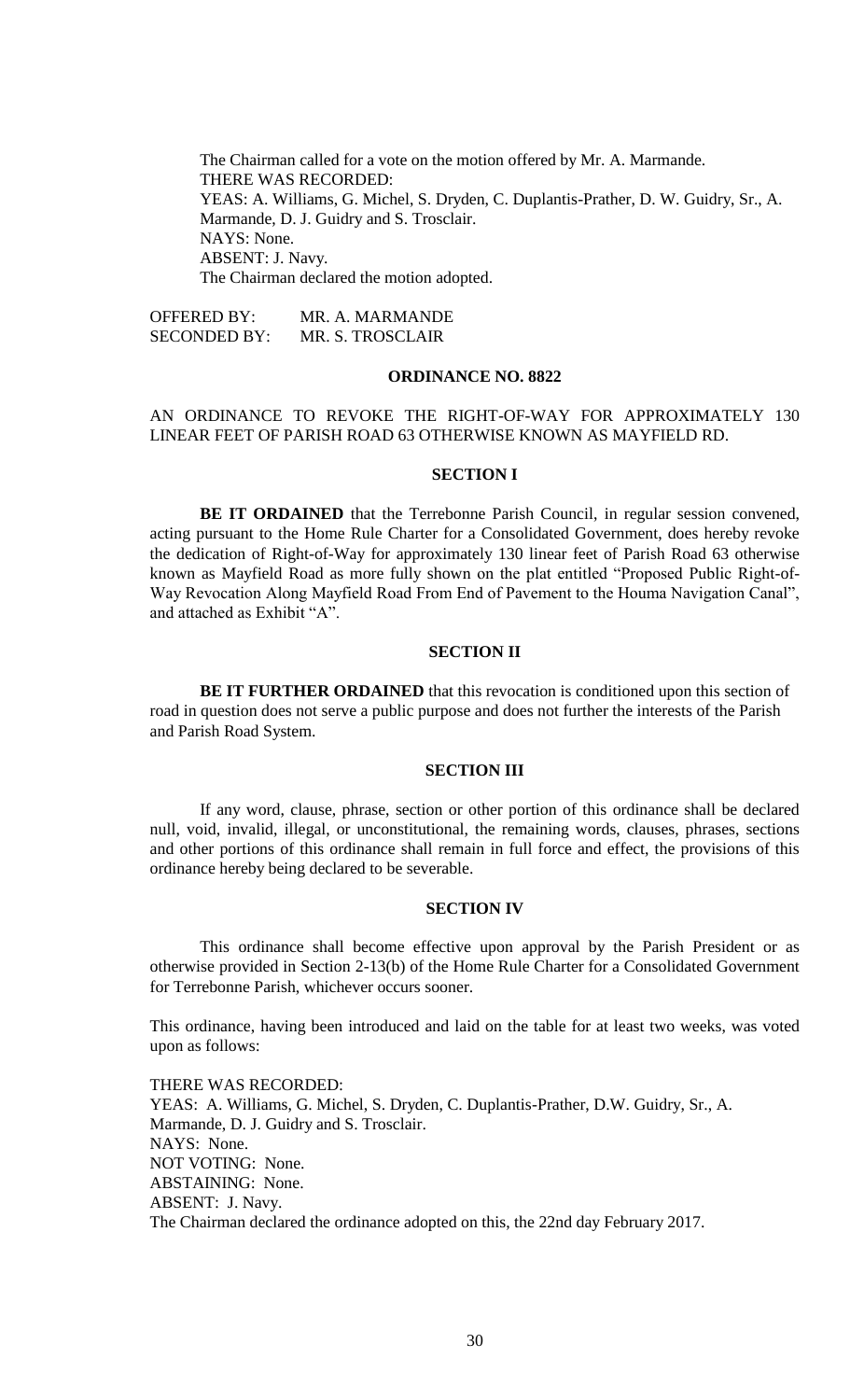The Chairman recognized the public for comments on the following:

F. A proposed ordinance that will revoke the right-of-way for approximately 1600 linear feet of Point Barre Road.

There were no comments from the public on the proposed ordinance.

Mr. S. Trosclair moved, seconded by Mr. D. W. Guidry, Sr., "THAT, the Council close the aforementioned public hearing."

The Chairman called for a vote on the motion offered by Mr. S. Trosclair. THERE WAS RECORDED: YEAS: A. Williams, G. Michel, S. Dryden, C. Duplantis-Prather, D. W. Guidry, Sr., A. Marmande, D. J. Guidry and S. Trosclair. NAYS: None. ABSENT: J. Navy. The Chairman declared the motion adopted.

OFFERED BY: MR. S. TROSCLAIR SECONDED BY: MR. D.W. GUIDRY, SR.

#### **ORDINANCE NO. 8823**

# AN ORDINANCE TO REVOKE THE RIGHT-OF-WAY FOR APPROXIMATELY 1600 LINEAR FEET OF POINT BARRE ROAD.

### **SECTION I**

BE IT ORDAINED that the Terrebonne Parish Council, in regular session convened, acting pursuant to the Home Rule Charter for a Consolidated Government, does hereby revoke the dedication of Right-of-Way for approximately 1600 linear feet of Point Barre Road as more fully shown on the plan entitled "Proposed Public Right-of-Way Revocation of Portion of Point Barre Road", and attached as Exhibit "A".

# **SECTION II**

**BE IT FURTHER ORDAINED** that the approximate 1600 linear feet of roadway and right-of-way depicted on said plan does not serve a public purpose and does not further the interests of the Parish and Parish Road System.

### **SECTION III**

If any word, clause, phrase, section or other portion of this ordinance shall be declared null, void, invalid, illegal, or unconstitutional, the remaining words, clauses, phrases, sections and other portions of this ordinance shall remain in full force and effect, the provisions of this ordinance hereby being declared to be severable.

### **SECTION IV**

This ordinance shall become effective upon approval by the Parish President or as otherwise provided in Section 2-13(b) of the Home Rule Charter for a Consolidated Government for Terrebonne Parish, whichever occurs sooner.

This ordinance, having been introduced and laid on the table for at least two weeks, was voted upon as follows: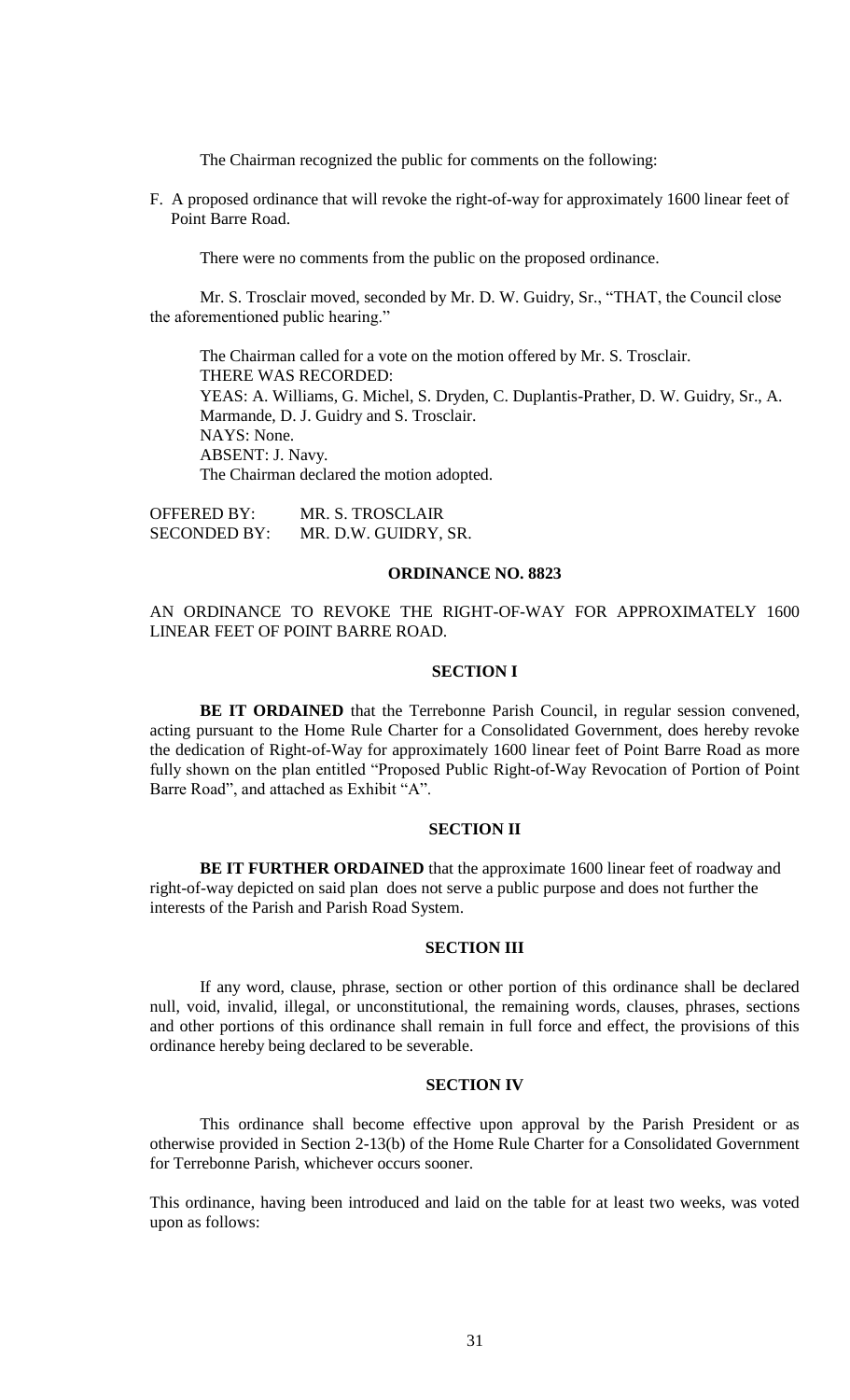THERE WAS RECORDED: YEAS: A. Williams, G. Michel, S. Dryden, C. Duplantis-Prather, D.W. Guidry, Sr., A. Marmande, D. J. Guidry and S. Trosclair. NAYS: None. NOT VOTING: None. ABSTAINING: None. ABSENT: J. Navy. The Chairman declared the ordinance adopted on this, the 22nd day February 2017.

Ms. A. Williams moved, seconded by Mr. S. Trosclair, "THAT, the Council continue with the regular order of business."

The Chairman called for a vote on the motion offered by Ms. A. Williams. THERE WAS RECORDED: YEAS: A. Williams, G. Michel, S. Dryden, C. Duplantis-Prather, D. W. Guidry, Sr., A. Marmande, D. J. Guidry and S. Trosclair. NAYS: None. ABSENT: J. Navy. The Chairman declared the motion adopted.

Under Agenda Item 6A – Announcements, Council Members:

- Councilman S. Trosclair informed the public and reminded everyone that this is Mardi Gras season and the trash pick-up may take a little while because of this. He commended the Terrebonne Parish Public Works Department and their staff along with Colonel Tommy Odom, Terrebonne Sheriff Jerry Larpenter and the Inmate Labor Division for a job well done in keeping the parish clean after parades.
- Councilwoman C. Duplantis-Prather announced to the citizens of Terrebonne Parish that a new artisan South Louisiana Seed Market has opened and is located at 7591 Main Street. A variety of gluten-free and/or organic items can be purchased. They are open on Tuesdays from 3:30 p.m. to 5:30 p.m.
- Councilwoman C. Duplantis-Prather announced that the Animal Shelter Special Adoption Program held on Valentine's Day was a huge success.
- Councilwoman C. Duplantis-Prather encouraged every pet owner to have their pets spayed or neutered to help control the pet population and if you find a stray animal please turn it in to the Animal Shelter.
- Councilman D. J. Guidry thanked Sheriff Jerry Larpenter and his staff for cleaning the roads in Little Caillou; and noted that the street sweeper collected 38 tons of trash and debris thus far this parade season.

There were no Announcements - Under Agenda Item 6B – Announcements, Parish President.

Mr. G. Michel moved, seconded by Mr. S. Trosclair, "THAT, there being no further business to come before the Council the meeting be adjourned."

The Chairman called for a vote on the motion offered by Mr. G. Michel. THERE WAS RECORDED: YEAS: A. Williams, G. Michel, S. Dryden, C. Duplantis-Prather, D. W. Guidry, Sr., A. Marmande, D. J. Guidry and S. Trosclair. NAYS: None. ABSENT: J. Navy. The Chairman declared the motion adopted and the meeting was adjourned at 6:40 p.m.

TAMMY E. TRIGGS, MINUTE CLERK